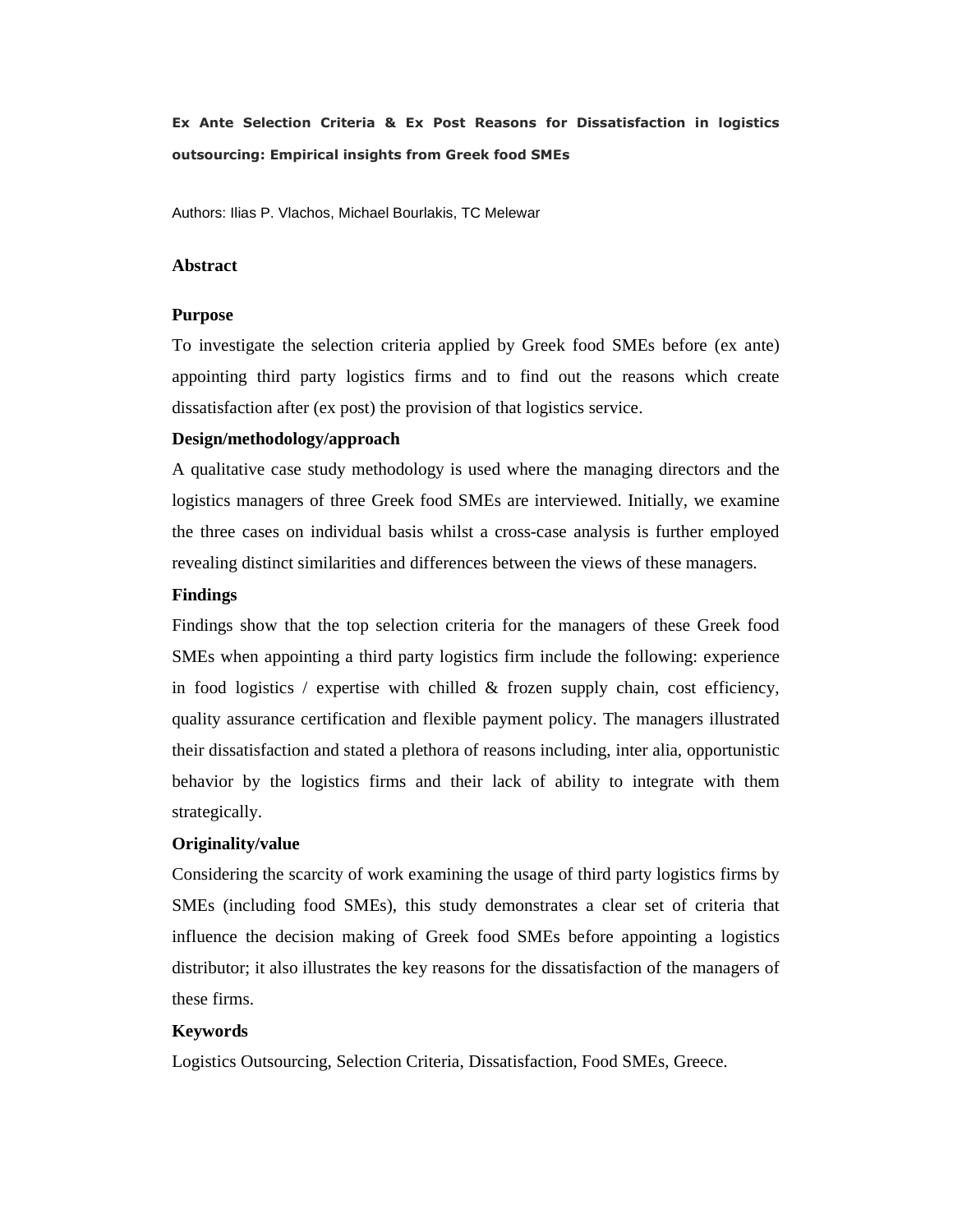# **"Ex Ante Selection Criteria & Ex Post Reasons for Dissatisfaction in logistics outsourcing: Empirical insights from Greek food SMEs"**

#### **Introduction**

Logistics operations are responsible for the efficient and effective handling of a firm's goods and services with the ultimate aim to minimise any costs, to improve customer service and to create a competitive advantage (Christopher, 2006). Managing these operations has become a challenge for modern corporations considering, inter alia, the vast range of logistics functions, the inherent complexity when dealing with large product ranges and stock keeping units and the large capital investment required for logistics operations. In principle, firms could perform the logistics operations by using their own assets or have the option to outsource part or the whole logistics function to specialised firms which become responsible for the provision of these logistics operations (Razzaque and Sheng, 1998). Logistics outsourcing is the focus of this paper that is examined towards Greek food small and medium enterprises (SMEs). We aim to identify the key selection criteria followed by these food firms before (ex ante) appointing specialised logistics service providers and the key resultant (ex post) reasons for dissatisfaction emanating from the provisions of these services.

The above issues have attracted large interest by logistics academics in the past. However, they have been examined in isolation to each other and most academic studies examined the selection criteria or the resultant satisfaction / dissatisfaction. Most importantly, the issue of dissatisfaction has been largely ignored; the same applies to logistics outsourcing for SMEs in general, and food SMEs in particular.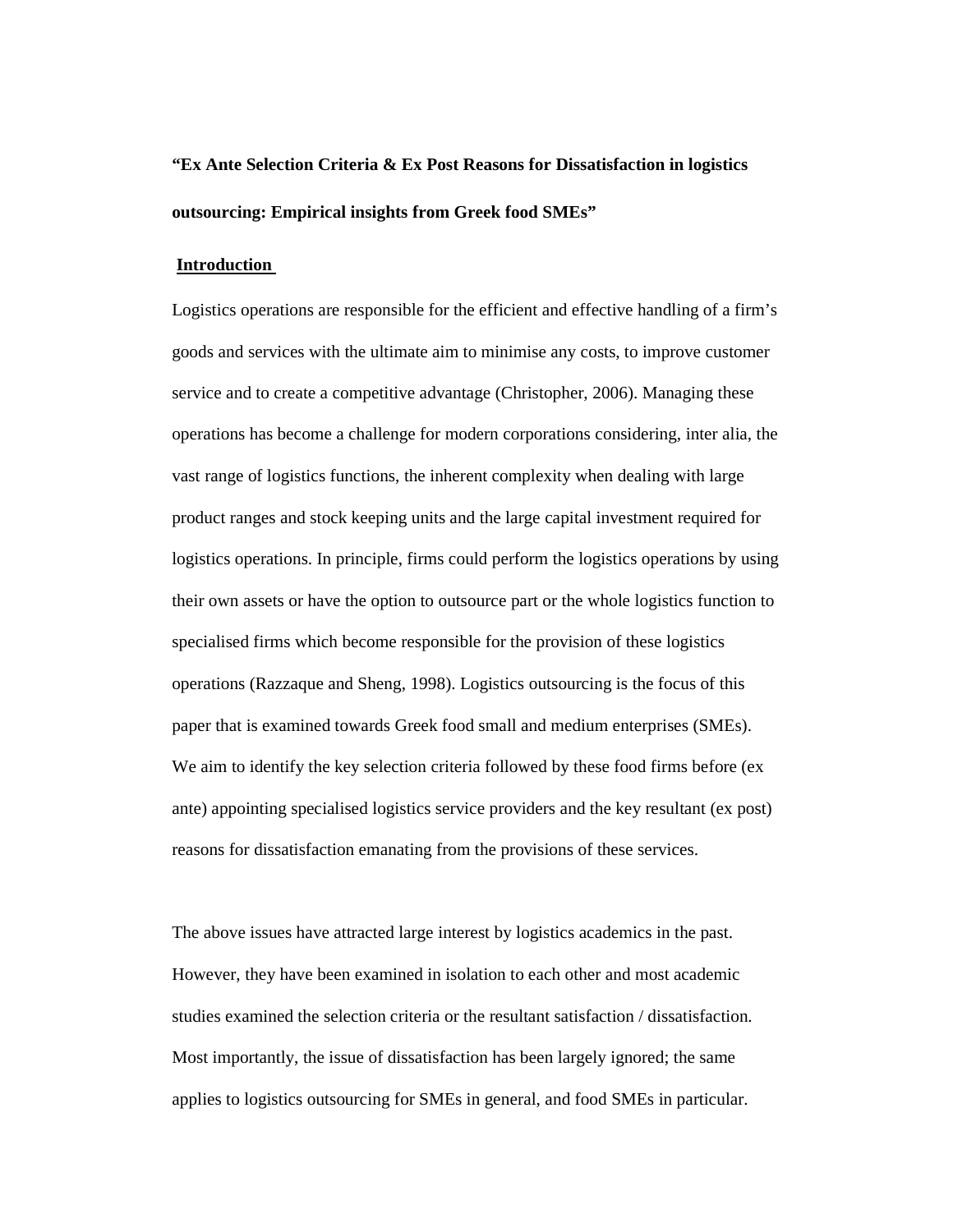Hence, this study addresses these gaps in the literature.

The next section discusses the theoretical underpinnings of logistics outsourcing followed by an analysis of the key selection criteria when appointing a logistics provider. The outcomes of the logistics provider's performance are examined in another section leading to a discussion of the methodology applied in this study and the empirical context. Subsequently, the results of the empirical work are presented before the paper concludes.

#### **Logistics Outsourcing: Theoretical Underpinning & 3 rd Party Logistics Firms**

Transaction costs theory has been seen as fundamental to the outsourcing principle and it has been developed by many academics including Coase (1937), Simon (1957), Arrow (1969), Williamson (1975) and Rugman (1981). The basis of the transaction cost proposition was that when the transaction costs of an administered exchange are lower than those of a market exchange, then the market is internalised and firm's efficiency is thereby increased. Transaction costs are defined as (Hallwood 1990, p.7): "*The costs of organising the business and include the ex ante costs of carrying out a market transaction such as finding a suitable transactor and informing it of the desire to transact, negotiation costs, the costs of drawing up contracts, policing costs and contract renewal costs, with the ex post costs incurring when opportunistic behaviour by one of the transactors occurs*". According to Williamson (1985), transaction costs analysis has been influenced by specific conditions such as asset specificity (the degree to which an asset can be redeployed to alternative uses), the degree and type of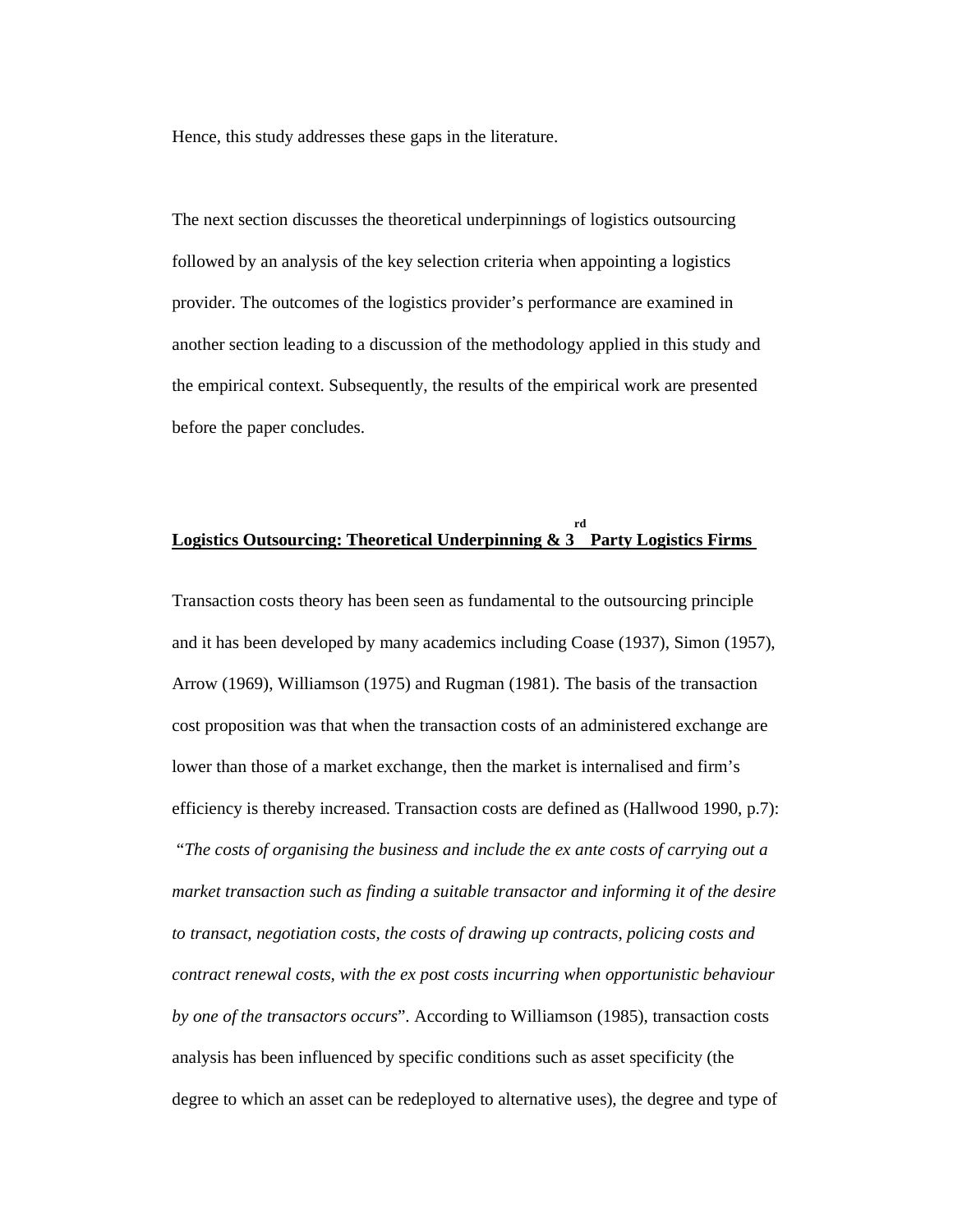uncertainty (stemming from the environment or business partners' behaviour) and the frequency with which they recur. The issue of opportunism is very relevant that according to Powell (1990, p. 299) is the: "*National pursuit by economic actors of* 

*their own advantage, with every means at their disposal, including guile and deceit*". Transaction cost economics has been examined widely in the distribution and

logistics field (see for example, Aertsen, 1993; Bourlakis, 1998; Bourlakis and Bourlakis, 2005). For the latter, Dawson and Shaw (1990) argue that, in distribution operations, as a generalisation, external transactions (outsourcing) are likely to replace internal organisation when: (a) no idiosyncratic/specific assets are required, (b) many competitive suppliers are available, (c) tasks are repetitive, (d) the task environment is stable and not complex and finally, (e) performance outcomes can be easily and accurately assessed. Sheffi (1990) reasoned that very small corporations where the transportation and logistics function is relatively simple and very large corporations, which can afford sophisticated in-house staff, may not prefer to use outsourcing and the relevant logistics firms.**.**

Muller (1993) also indicates the following four types of logistics firms / vendors:

- 1. Asset-based vendors which focus on the provision of physical logistics assets to dedicated clients by employing their own trucks and warehouses.
- 2. Management-based vendors which focus on the provision of logistics management services via databases and information technology systems. However, these firms do not deal with any physical assets.
- 3. Integrated vendors which manage physical assets and have the ability to join forces with other vendors.

4. Administration-based vendors which focus on the provision of administrative services (e.g. payments).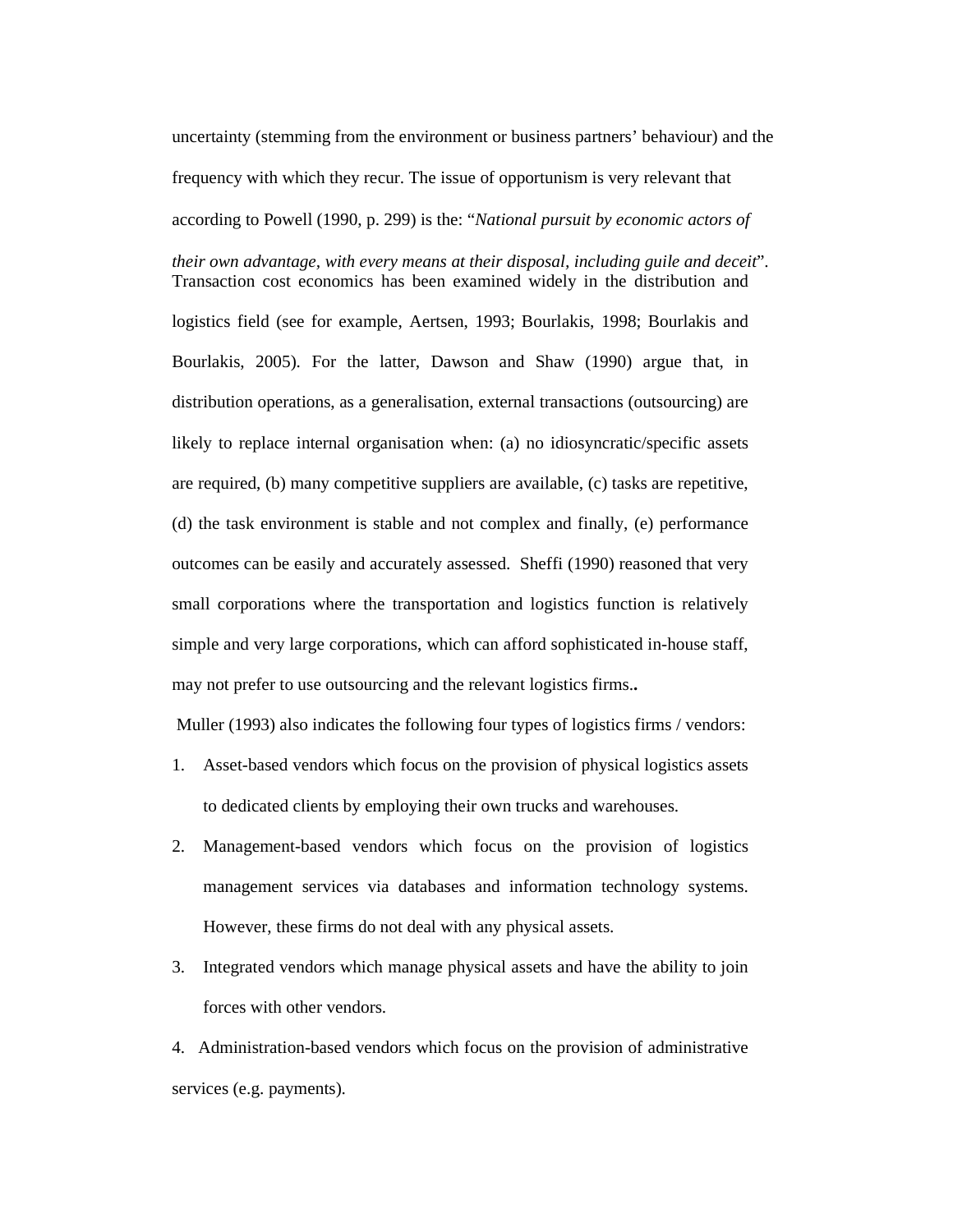This logistics outsourcing process has been also named as contract logistics (A.T. Kearney, 1994) or even logistics alliance (Bowersox, 1990). The logistics firms which provide these outsourced services are classified in the logistics literature as third party logistics (3PL) firms (Lieb and Randall, 1996). According to Lieb et al. (1993, p.37), 3PL is defined as: "*the use of external companies to perform logistics functions which have traditionally been performed within an organisation. The functions performed by the third party firm can encompass the entire logistics process or selective activities within that process*".

Andersson and Norrman (2002) note that these 3PL services differ from purchasing any other services as they help the development of a close business-to-business relationship between the buyer and the service provider notwithstanding the complex nature of the logistics service bought. In terms of the evolution of the 3PL phenomenon, Berglund et al. (1999) note that the traditional logistics providers of the 1980s were dealing only with transportation and warehousing. They were followed in early 1990s by companies which were able to offer more customised and tailor made logistics solutions and had the ability to offer more advanced services including inventory management and fleet management. In the late 1990s, the increasing role of information technology resulted in the entrance of many information technology and consulting firms. It is during that time when the  $4<sup>th</sup>$  party logistics network started to emerge where the 3PL company becomes an integrator and a network manager of the firm's logistics operations (Bourlakis and Bourlakis, 2005). In terms of geographical application, the 3PL sector has been examined in different continents including studies dealing with US and European (Lieb et al., 1993), Australian (Dapiran et al.,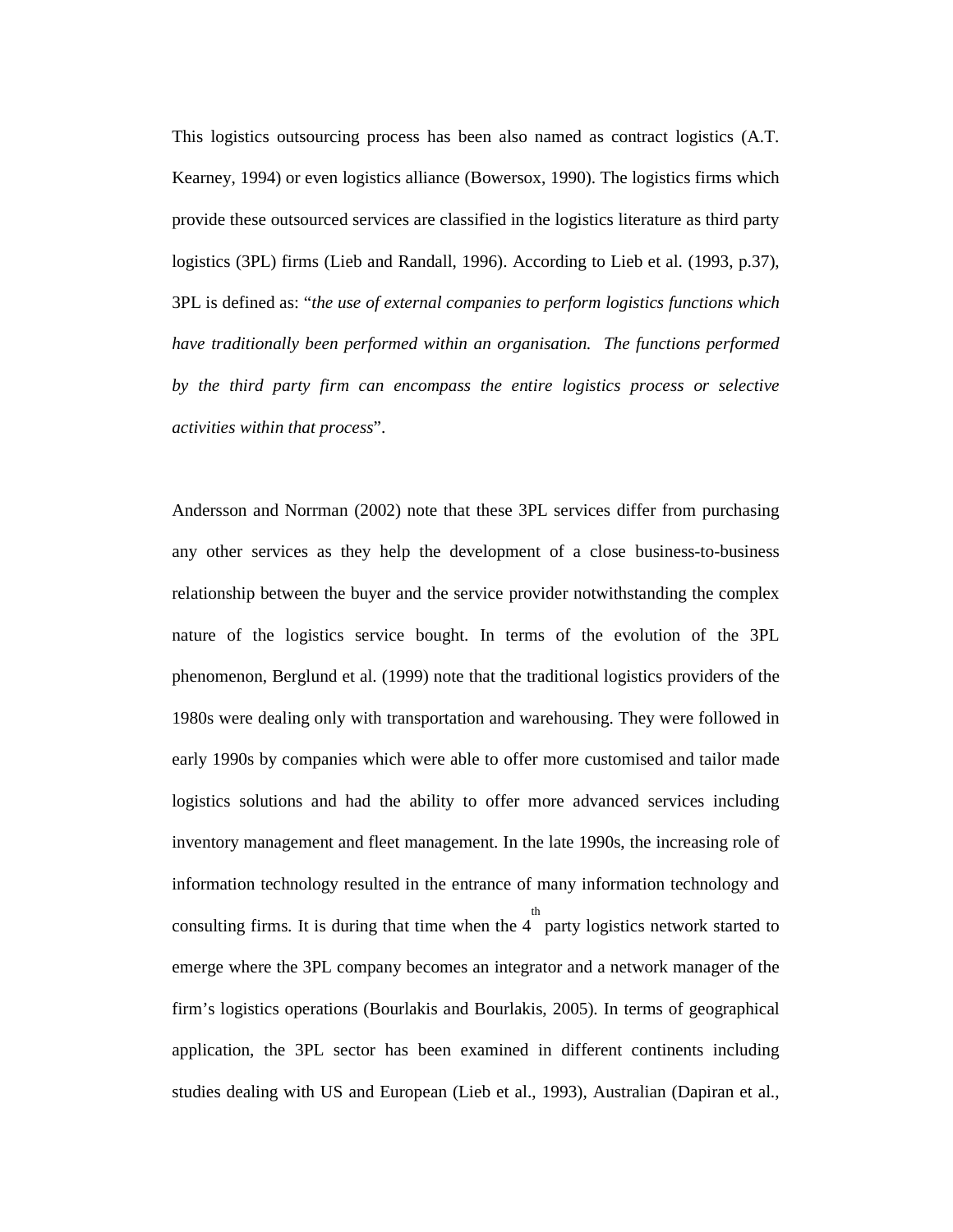1996) and Asian firms (Sohail and Sohal, 2003). 3PL research has been applied to different supply chain members including manufacturers (Lieb et al., 1993), retailers (Bourlakis and Bourlakis, 2005; Fernie, 1989) and primary suppliers (Bourlakis et al., 2004). 3PL researchers have also borrowed and subsequently applied theories beyond the logistics discipline (see Knemeyer and Murphy, 2005) including the strategic management competence theory (Halldorson and Skjott-Larsen, 2004) and relationship marketing (Moore, 1998). Focussing on relationship marketing, Knemeyer's and Murphy's work (2005) examined the perspectives of the user and provider of a logistics service by examining relationship marketing elements and outcomes. Some of these issues are addressed in the next sections that focus on the ex ante selection criteria when appointing a 3PL firm and the ex post outcomes (including dissatisfaction) after using a 3PL firm.

### **Selection Criteria for Using a 3PL Firm**

The critical decision for firms is whether to outsource and / or to internalise the logistics functions and the next table provides the key advantages and disadvantages (Table 1).

#### **"Take in Table 1"**

Gattorna et al. (1991) outlined the aspects that influence the decision of a buyer of such logistics services and distinguished between control aspects and physical aspects. The control aspects include the exclusivity of service, a sufficient range of contractor's managerial activities, continuity of the relationship, commitment and reliability attached to the relationship by the 3PL firm, ability for performance measurement, cost control, commercial and financial security, reliable customer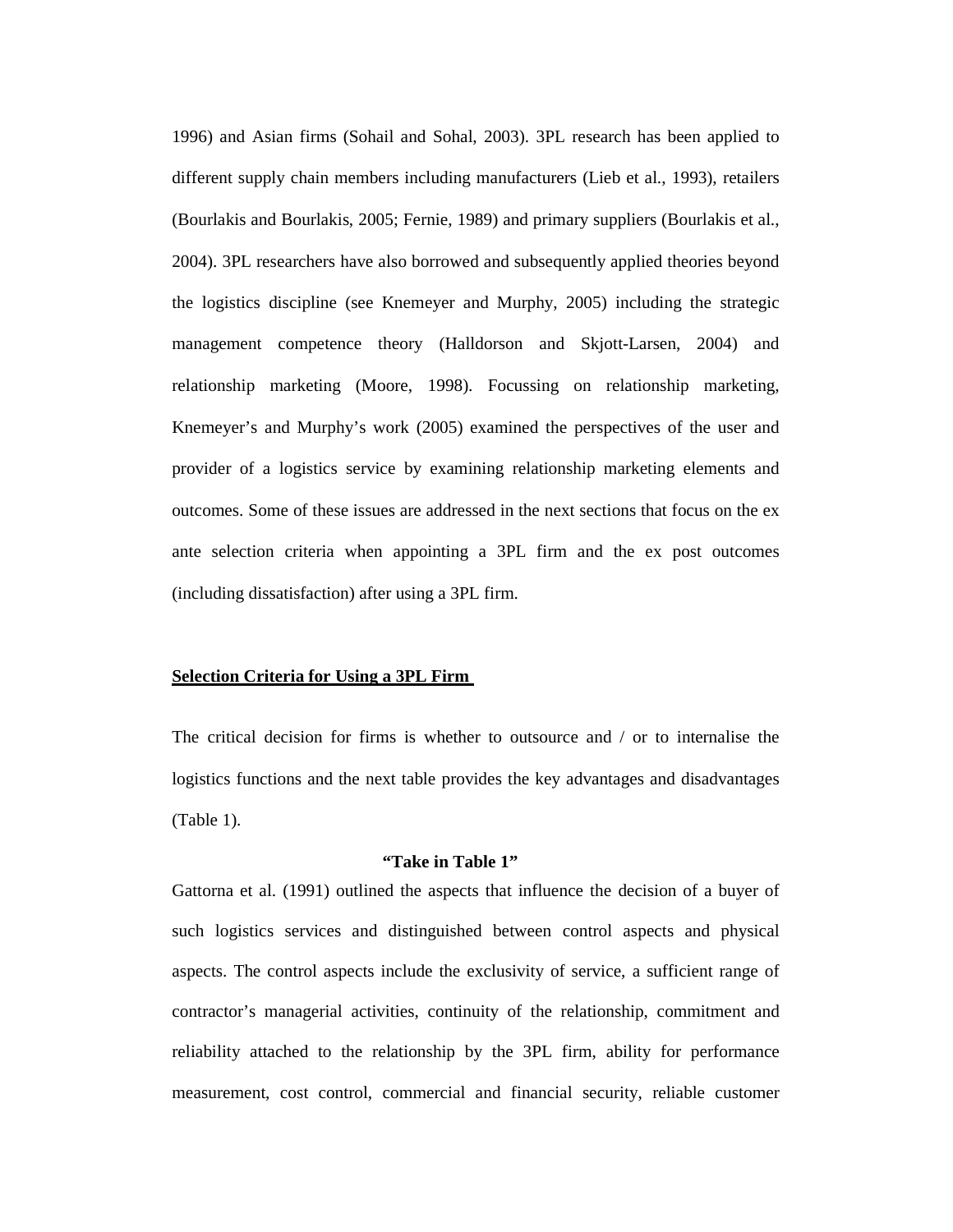service, and minimisation of problems related to industrial relations. The physical aspects include operational flexibility, the ability of the 3PL firm to cope with a vast range of physical activities, ability to maximise level of service, geographical coverage provided by the 3PL firm, and product and / or market specialisation of the 3PL firm; the latter two points were reinforced by Rao and Young (1994). Minahan (1995) raised the point that buyers of these services should be examining only the 3PL firms' physical assets but should also analyse the 3PL firms' skills and how these skills support and extend what they have in their own operations. Subsequently, Razzaque and Sheng (1998, p. 98) mention that: "*it is crucial to match a third party's strength to the firm's weaknesses*". Therefore, companies should focus on their core competences and employ 3PL firms for the functions which do not have expertise (Andersson (1997) that also helps towards risk spreading (Sink and Langley, 1997).

In terms of the selection criteria towards using a 3PL firm, Jharkaria and Shankar (2007) provide a very comprehensive review that includes the following criteria:

compatibility with the users, cost of service, quality of service, reputation of the 3PL company, long-term relationship, performance measurement, willingness to use logistics manpower, flexibility in billing and payment, quality of management, information sharing and mutual trust, operational performance, information technology capability, size and quality of fixed assets, experience in similar products, delivery performance, employee satisfaction level, financial performance, market share, geographical spread and range of services provided, risk management, surge capacity of provider, clause of arbitration and escape, and flexibility in operations and delivery.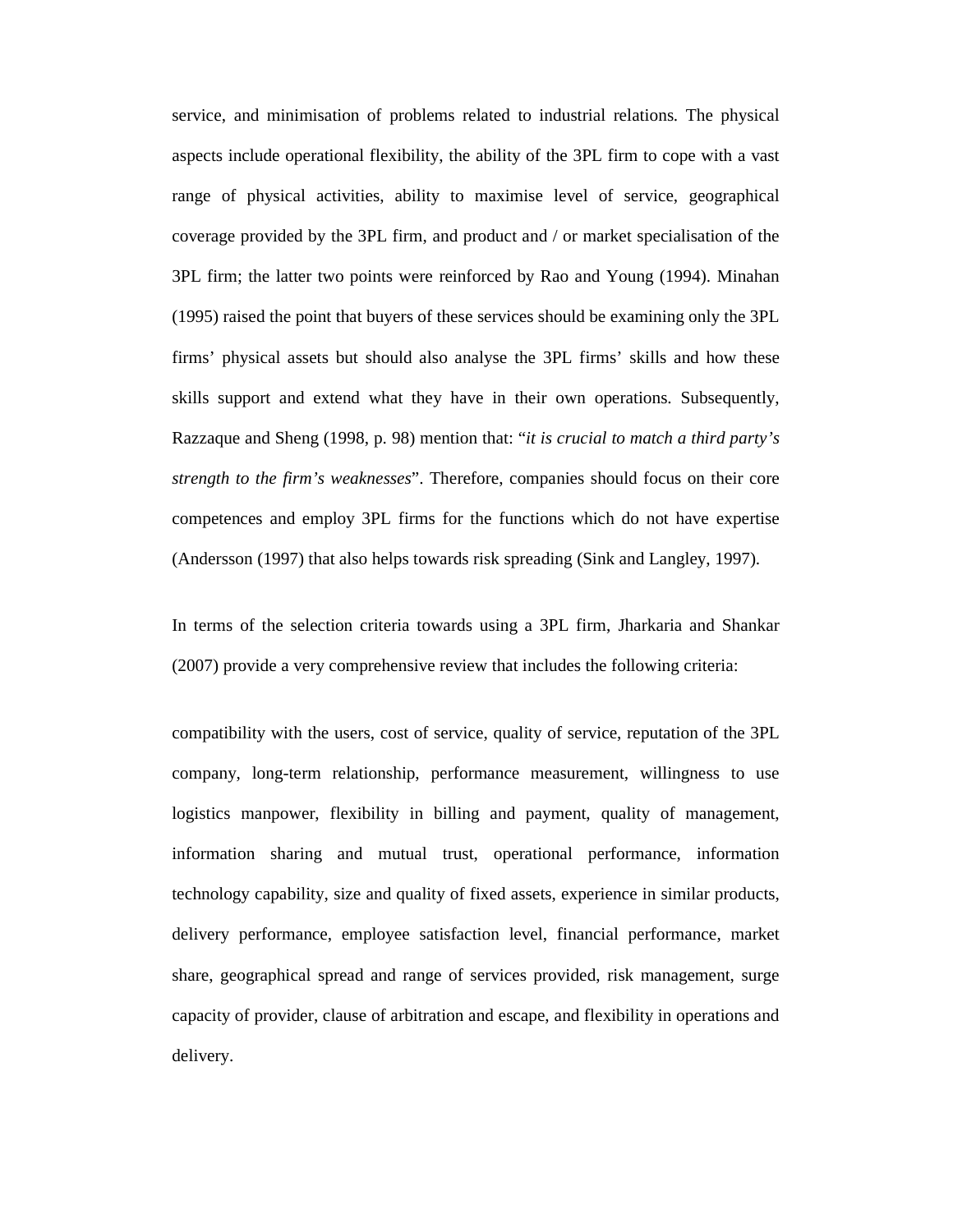For small firms, Razzaque and Sheng (1998) suggest that they need to be cautious when applying selection criteria and to consider outsourcing as not a cost-cutting exercise but more strategically and especially as an opportunity to get a competitive advantage.

There are also contrasting views in the logistics literature about which selection criteria dominate the supplier evaluation decisions. For example, Fernie (1989), Kremic et al. (2006), Wilding and Juriado (2004) suggest that the issue of cost is always a key or even a top priority whilst Sink et al. (1996) note that the core competences of 3PL firms are leading motives during these decisions. But even for the cost element, Wilding and Juriado (2004) report its less important role within the consumer goods sector. They note that the outsourcing decision is based on servicerelated considerations including competencies of 3PL firms and operational flexibility. That confirms that the evaluation of these criteria will depend on the market environment and the client's needs (see also Sink et al., 1996). Kremic et al. (2006) add the social cost element that may influence the outsourcing decision (e.g. low morale, high absenteeism within employees for the firm that uses outsourcing) and that there are no guarantees that any cost savings will actually materialise as in many occasions the costs are actually higher following outsourcing. Whatever the criteria used, Fernie (1998a, 1998b) states that logistics outsourcing varies between countries and depends on the regulatory environment, the competitiveness of the third party sector and other distribution-related issues.

#### **The Outcomes of a 3PL Firm's Performance**

Past research has highlighted a range of issues following the usage of a 3PL firm including the need for their further performance improvement (see for example, Lieb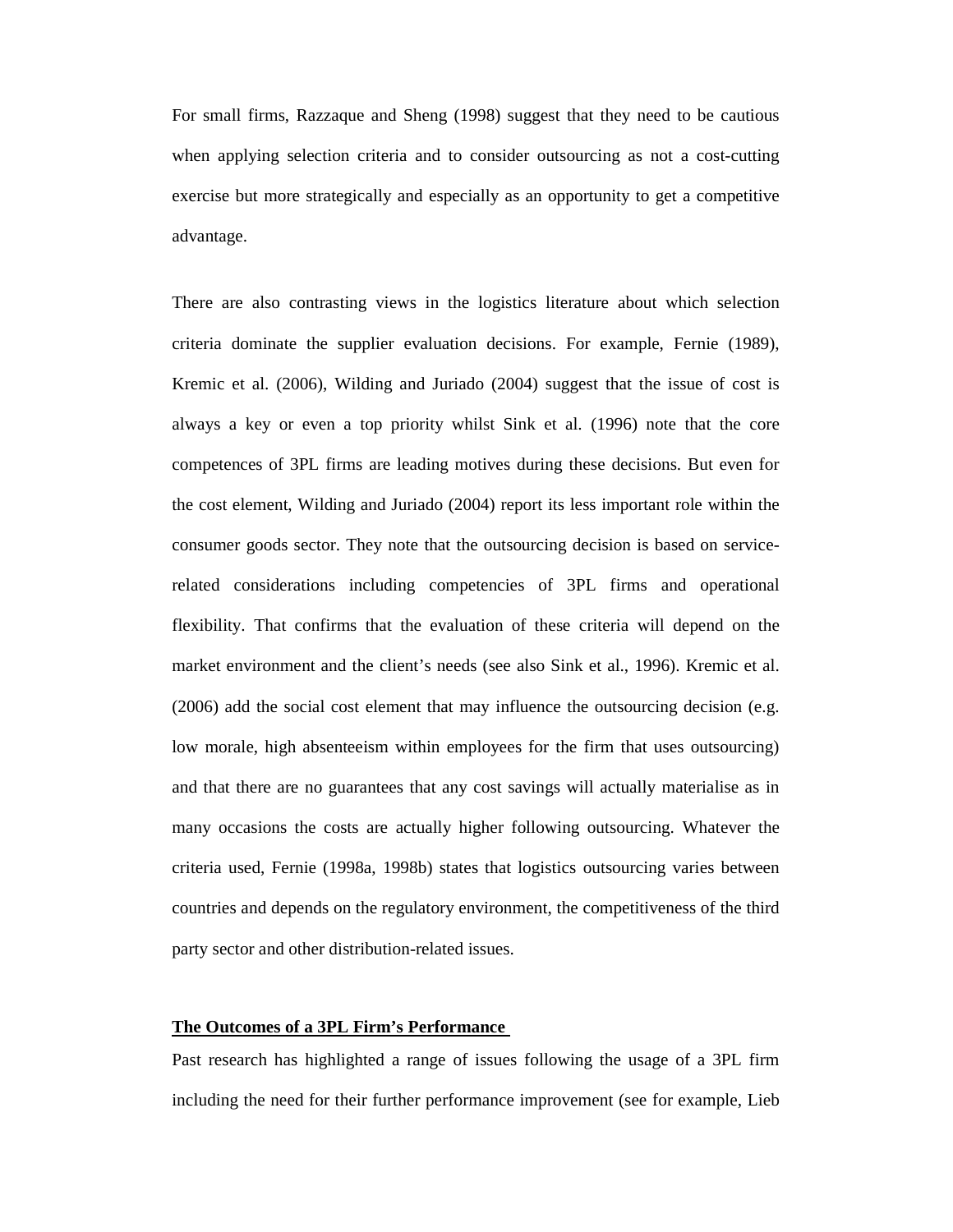and Bentz, 2005). Razzaque and Sheng (1998) make the association between logistics outsourcing and customer service (illustrating the resultant customer satisfaction or dissatisfaction) and note that the correct implementation and usage of the 3PL selection criteria is key for the future success of any relationship. They also stress (Razzaque and Sheng, 1998, p.102):

"*Outsourcing is a specifically defined contractual relationship that is dependent on the supplier meeting the buyer's defined performance goals*".

If these performance goals and criteria set are met then customer satisfaction is created and the firms could start engaging in long-term relationships and true partnerships rather than work on ad-hoc, arms-length transactions. Wilding and Juriado (2004, p.641) stress that most companies "use some sort of formalised performance measurement" with most popular performance measurement criteria to include (given in a ranking order): delivery timeliness, cost, overall quality, inventory management, picking accuracy, responsiveness and flexibility. Laarhoven et al. (2000) note the use of written contracts in most user - 3PL firm partnerships including detailed analysis of logistics activities required and specific performance targets to meet; they also note the increased use of penalty clauses over the past few years in case these targets are not met. The above are some defensive, safeguarding mechanisms against possible opportunistic behaviour by the 3PL firms.

Overall, 3PL firms are regarded as successful and most studies illustrate a successful partnership between a 3PL firm and a buyer of that service [see for example, Sink et al., 1996; Laarhoven et al., 2000; Wilding and Juriado, 2004; Sohail and Al-Abdali, 2006] that leads to a high renewal rate of that contract agreement (Laarhoven et al.,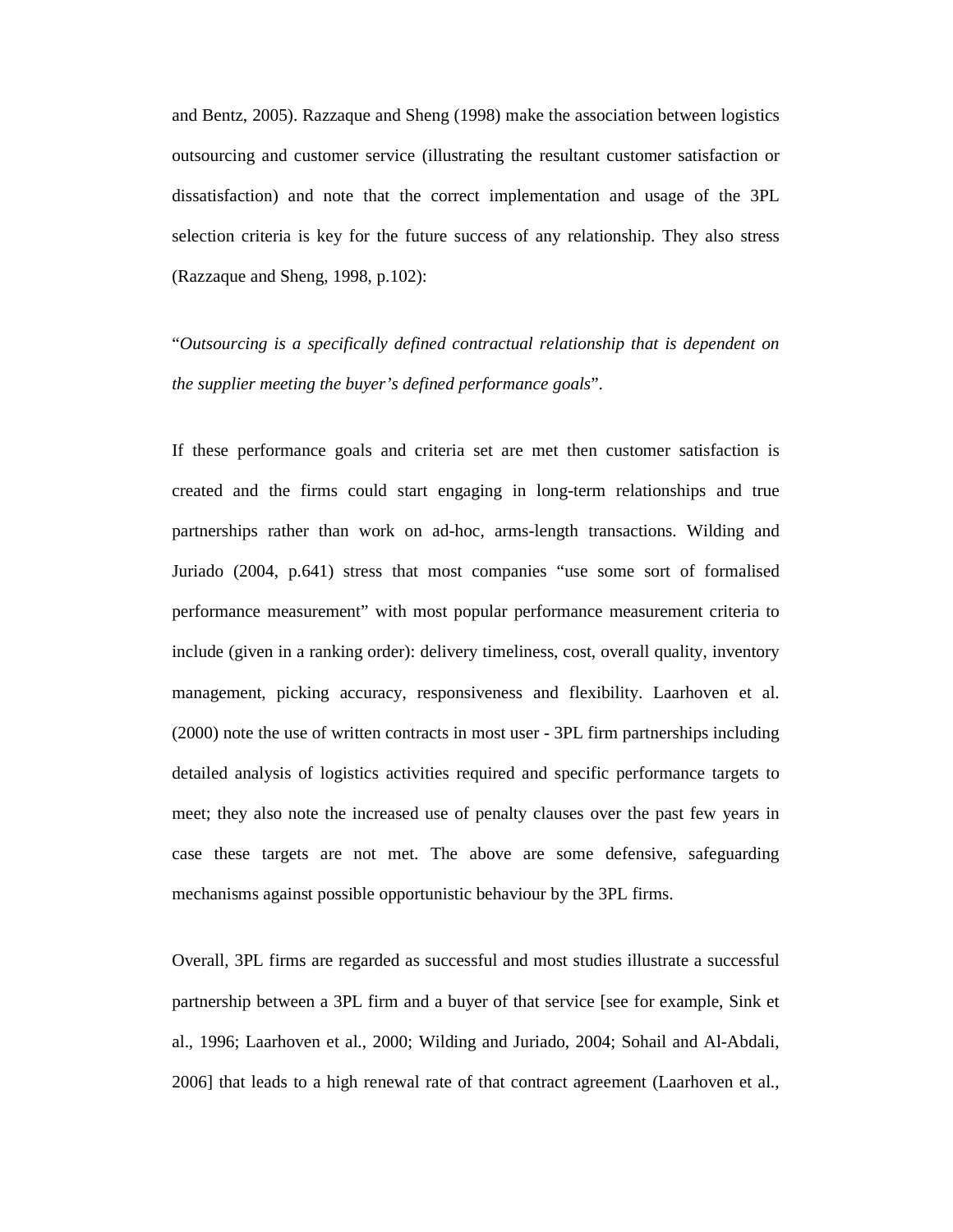2000). Laarhoven et al. (2000) examined a wide spectrum of sectors and illustrated the cost savings and service improvements when using 3PL firms. They also compared highly successful partnerships with less successful ones and identified the conditions for a successful logistics partnership. These conditions include a distinctive separation of responsibilities between the firms, a solid organisational structure which focuses on the user's core skills and at the same time outsources the skills which are not core, a dedicated relationship between the two firms and a large focus on performance orientation including performance reviews and penalties during poor performance. Similarly, Wilding and Juriado (2004) mention that academic studies tend not to provide detailed analysis of user satisfaction for 3PL services received presenting a gap in the literature. In their work, Wilding and Juriado (2004) illustrate a positive, although weak, correlation level of satisfaction from the user's point of view and the actual level of outsourcing allocated.

#### **Dissatisfaction**

The quest for customer satisfaction continues to be an important strategic initiative for most companies today. The predominant model suggests that consumer satisfaction is determined by a comparative process between prior expectations and performance perceptions (Oliver, 1993). There are several dimensions to expectations of performance and many of these are intangible and can vary significantly from business partner to business partner. Often companies can have undue expectations regarding 3PL performance for a variety of reasons (exaggerated statements made during promotion, decision makers being not fully informed etc.). However, other dimensions are more tangible and can be objectively assessed. These include delivery times, prices, delays resulting from various reasons, etc.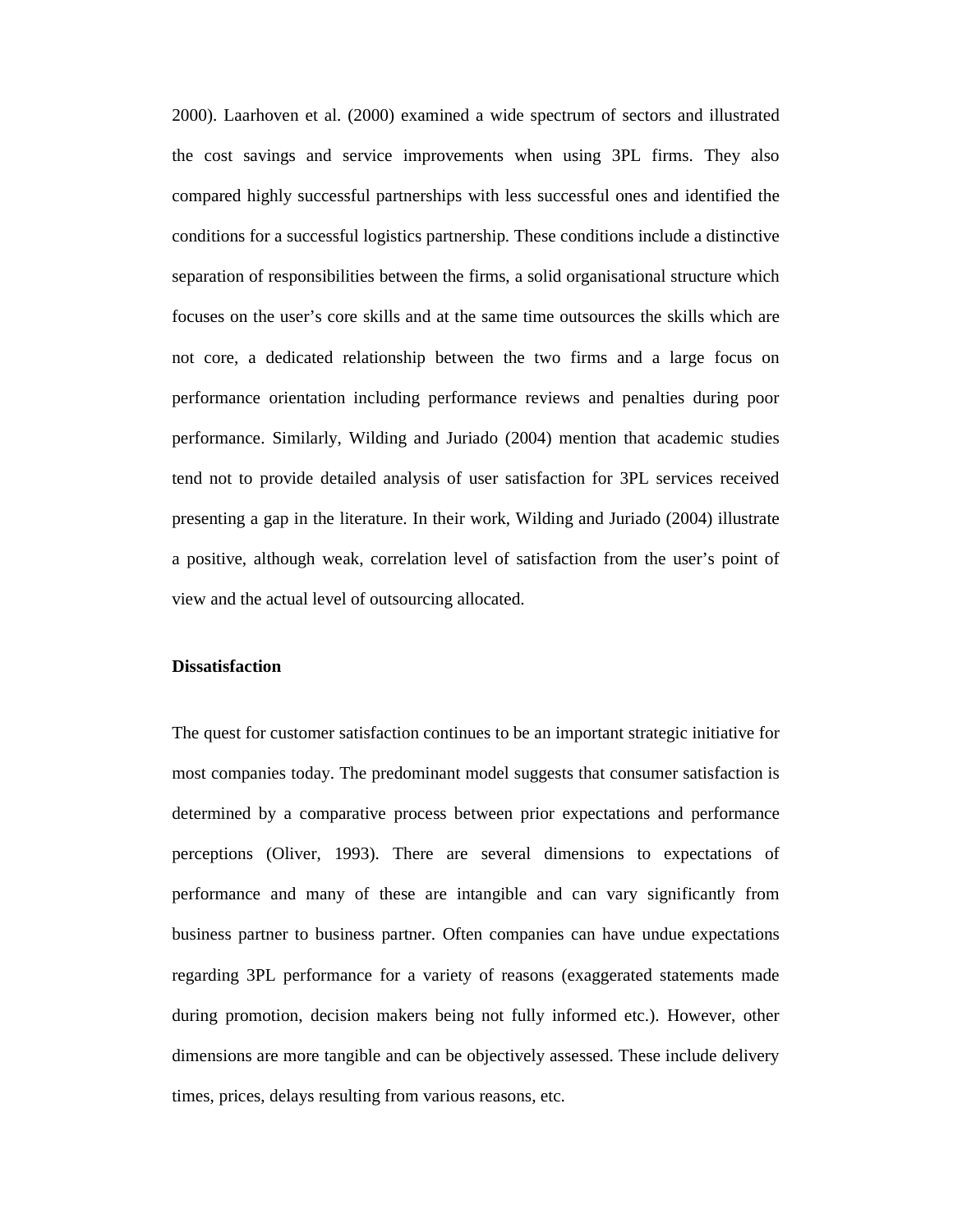Business partner dissatisfaction may have a negative impact on sales and revenue. Customer dissatisfaction can arise due to poor performance and/or the quality of service provided by the 3PL in comparison to selection criteria (prior expectations). In either case, it results in a negative impact on the overall business performance. This could be either due to the dissatisfied customers switching to competing 3PL provider and/or loosing potential new customers due to negative word-of-mouth effect. The consequence of dissatisfaction is more difficult and costly to rectify and hence it is very important that 3PL provider avoids this occurring in the first instance. A proper contract between the company and 3PL providers and the monitoring of the provider's actions are very critical for ensuring high level customer satisfaction (Murthy et al. 2004).

#### **Research Gaps**

Following our literature review search, we are confident to suggest that there is a scarcity of academic work that examined in detail the dissatisfaction emanating from the 3PL service provision. Murphy and Poist (2000) support our view and indicate the need for further investigation of the factors that lead to an unsuccessful relationship. The only relevant work found in our search was by Wilding and Juriado (2004) who cited the key reasons for companies not renewing their contracts with 3PL firms, hence, their reasons for dissatisfaction. These include (given in a ranking order): service and quality issues, cost issues, trust and communication problems with the 3PL firm, inability of the 3PL firm to adapt with changes, strategic decisions, poor management of the 3PL firm, financial instability, no value added, acceptability of trade credit.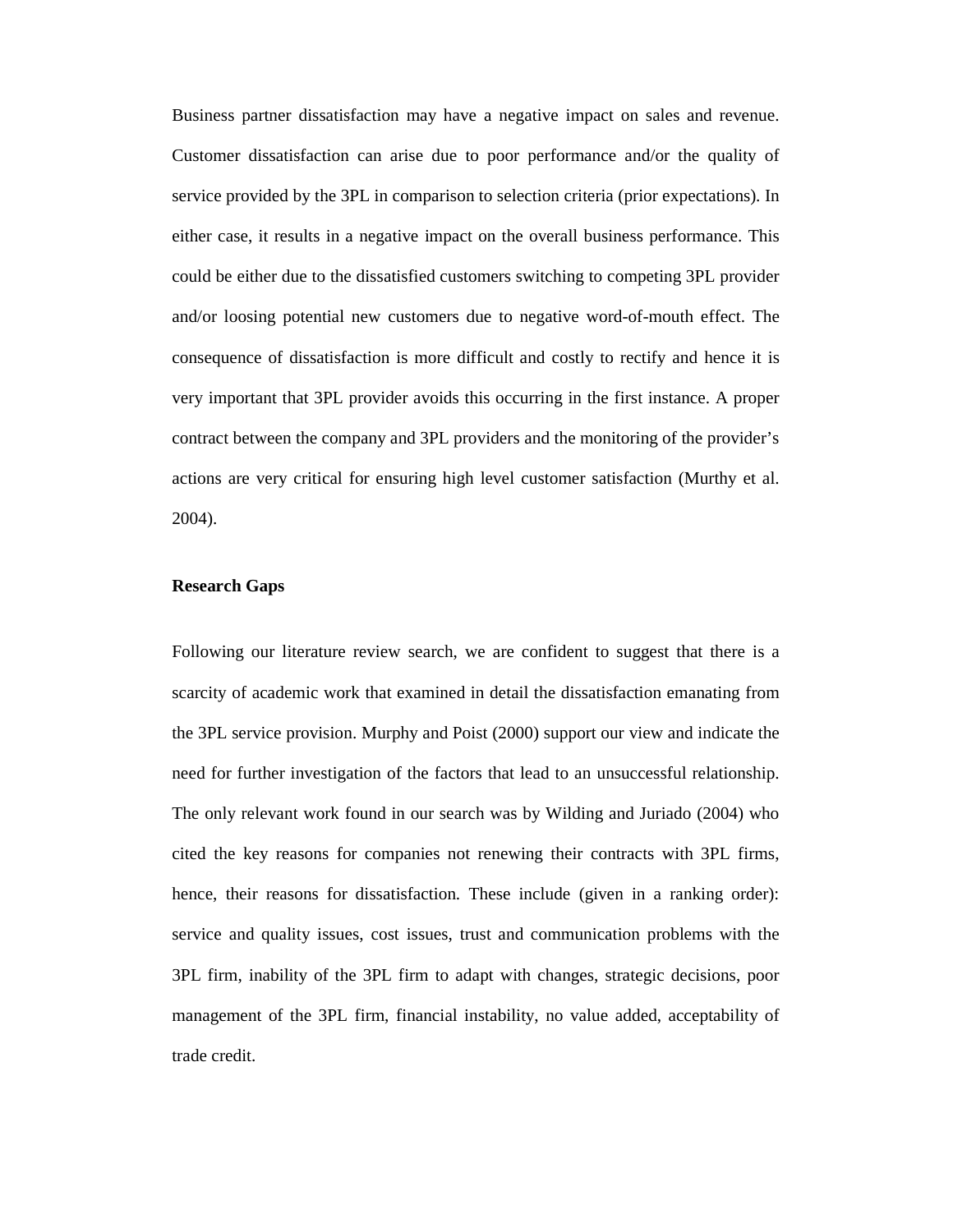Another gap in the literature is the very limited examination of 3PL firms servicing food companies and Wilding and Juriado (2004) note that most similar studies examine normally a wide spectrum of sectors. Other gaps in the literature are related to the scarcity of 3PL work for SMEs in general and food SMEs in particular. These aforementioned gaps will be addressed in the empirical work which was based on case study methodology analysing SMEs operating in the Greek food sector.

#### **Case Study Methodology & Empirical Context**

The empirical research sought primarily to examine the outsourcing / 3PL usage for Greek food SMEs and more specifically, it had the following objectives:

- 1. To identify the selection criteria applied by food SMEs before (ex ante) appointing a 3PL firm.
- 2. To indicate the key resultant (ex post) reasons causing dissatisfaction for food SMEs when using 3PL firms.

Keeping in mind the strengths and weaknesses of each data collection and analysis techniques, case research is a suitable methodology when the researchers seek to get insights by investigating a concept or model with scarce empirical evidence. While case studies are widely known as a teaching tool, case research attempts to explore, describe, or explain events as they actually happened (Yin, 1994).

The two objectives were examined via the use of a qualitative case study methodology that according to Patton (1990, pp.13, 14) permits: " *[the] study [of] selected issues in-depth and detail….[and] typically produces a wealth of detailed*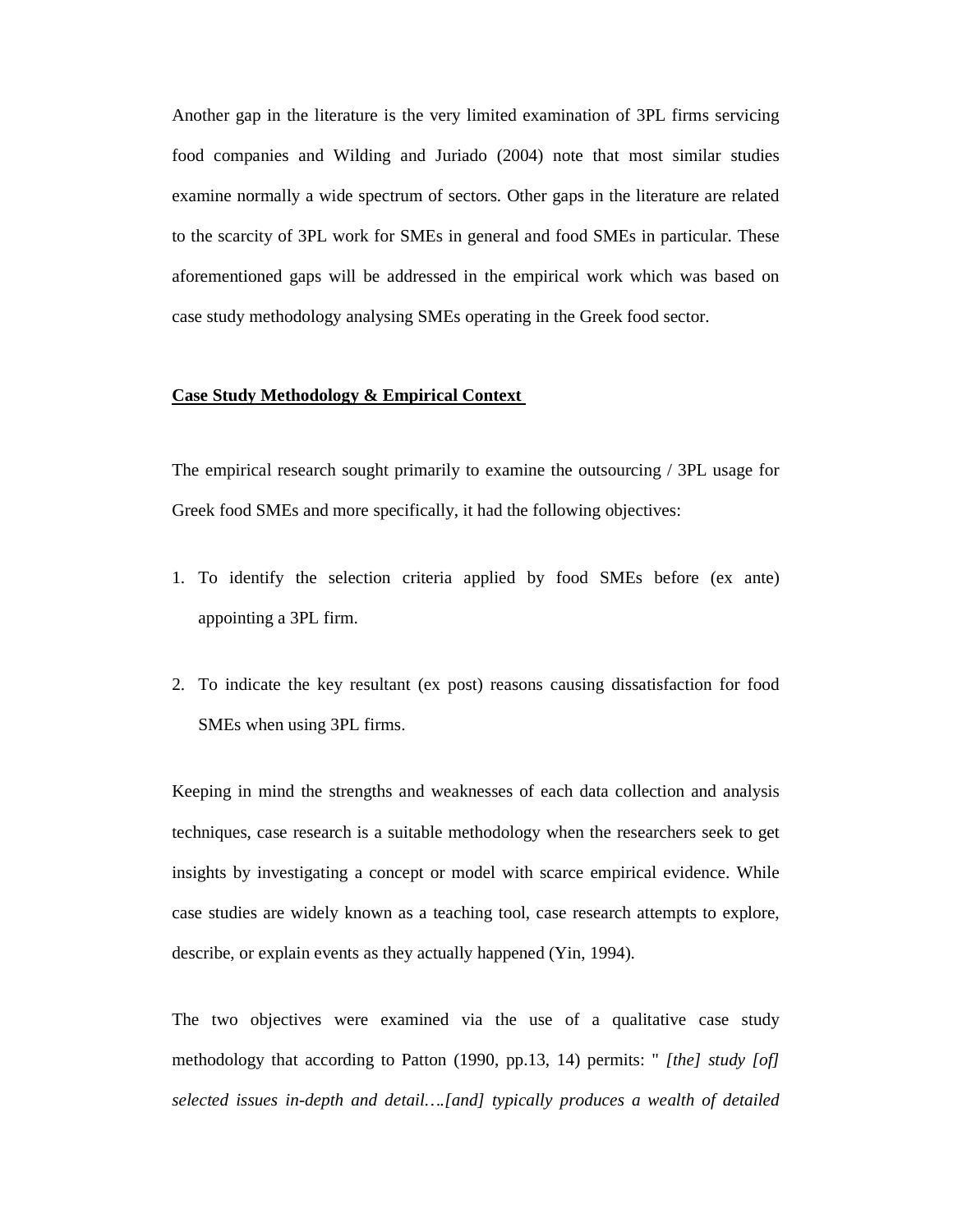*information [Which] increases the understanding of the cases and situations studied but reduces generaliseability* ". The qualitative case study methodology does not seek to determine statistical significance or patterns (see Denzin and Lincoln, 1994; Patton, 1990; Stake, 1995) but aims to facilitate the in-depth exploration of cases (Stake, 1995) and to provide rich knowledge of a specific context (Eisenhardt, 1989).

In general, a small number of individual case studies can shed light on the circumstances they occur in, or as a result of, thorough analysis of the case in relation to the sector or sphere more generally (see Miles and Huberman, 1994). Multiple case studies can facilitate the development of an in-depth, empirically grounded, theory of the studied phenomena (see Stake, 1995; Yin, 1984). The qualitative case study methodology was therefore appropriate for this research and to ensure that the research yielded relevant findings, a small sample of cases (three cases) was purposively selected. This approach is typical of qualitative research. Indeed, Patton (1990, p.184) asserts:

"…*there are no rules about sample size…Sample size depends on what you want to know, the purpose of the inquiry, what's at stake, what will be useful, what will have credibility, and what can be done with available time and resources…A qualitative sample size only seems small in comparison with the sample needed...when the purpose is generalising from a sample to the population of which it is part*…".

Previous studies preferred to use case research in similar contexts. McAlister and Erffmeyer (2003) used a qualitative research methodology to investigate complaints made to a governmental third-party organization regarding insurance sales representatives and their companies and found that the majority of complaints are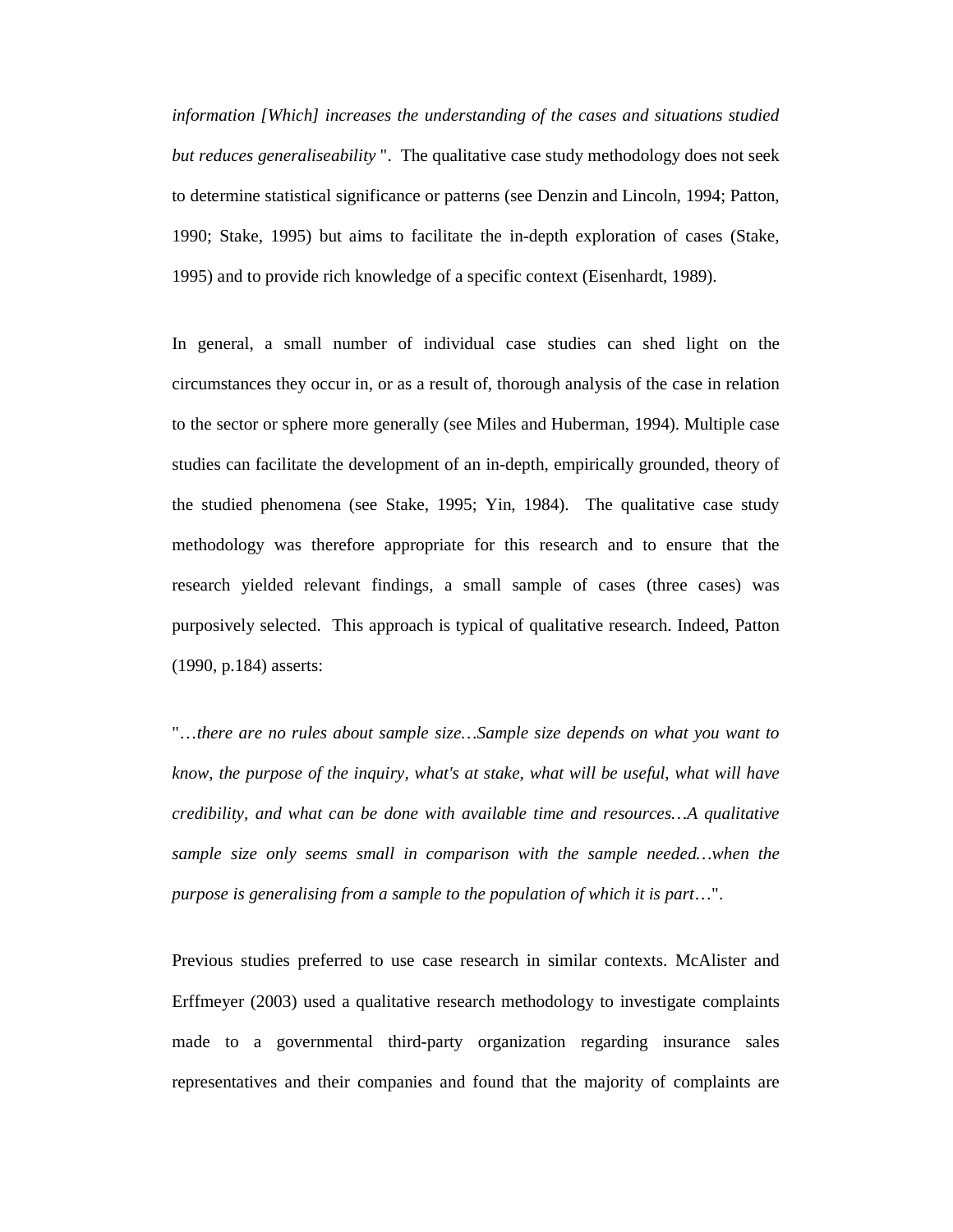related to deceptive marketing and sales practices. Tikkanen et al. (2000) reviewed the concept of dissatisfaction in industrial marketing. The authors adopted a case research methodology due to the complexity of the concept and the need for a methodology capable enough to gain insights of this complex issue. Tikkanen et al. (2000) concluded in a three-level framework i.e., the inner context of a buyer–seller relationship, the connected network of a buyer–seller relationship, and the outer context of the connected network, in order to understand better the concept satisfaction in industrial markets.

The case research combines several types of data: interviews of decision makers, archival data, such as annual reports, company newsletters, minutes of meetings, confidential memos as well as industry statistics and information, articles in professional publications and interviews and informal discussions with various industry informants, e.g., food consultants and representatives of research institutes.

In this study, the primary source of information was semi-structured interviews with key decision-makers in organizations, which is a typical interrogative method in case research (i.e. Denzin and Lincoln, 1998; Kvale, 1996).

Data collection occurred between May and June 2007 targeting Greek food and beverage companies representing all members of the Greek food supply chain. An initial screening safeguarded that companies which had implemented logistics outsourcing and were willing to provide all the information required were included. Further screening resulted in selecting three companies - cases which met the following criteria: 1) the company was operating for more than a decade, 2) it was receiving 3PL services for more than 10 years and, 3) the company was dissatisfied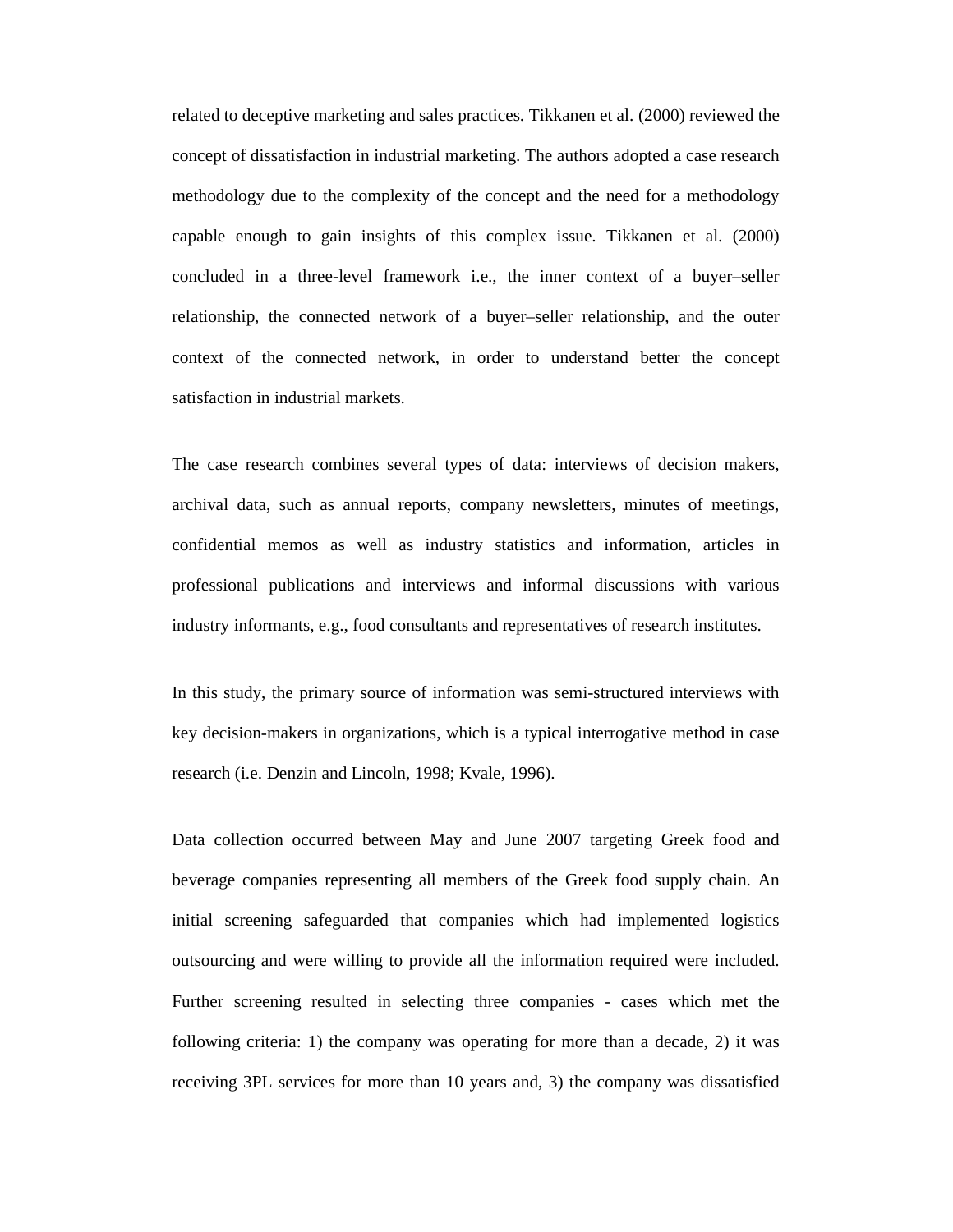with the logistics services received. For confidentiality reasons, the companies were given names from the Greek alphabet and were named as Alpha, Beta, and Gamma.

We ensured that the data collected were related to the research objectives and were in line with the ethnographic approach that advocates of closeness to the reality of the topic under investigation (Banister et al., 1994). Subsequently, a qualitative analysis was undertaken by identifying key themes, built on the aforementioned objectives, which is a common approach in this discipline (see Patton, 1990; Strauss and Corbin 1998) and is known as "thematic" analysis (Banister et al., 1994). More specifically, the "thematic" analysis is a coherent way of organising primary material and enables data to speak for itself (Banister et al., 1994).

Data analysis was carried out as an iterative process. The process was divided into two interconnected stages: (a) within-case analysis which focused on each case separately and (b) cross-case analysis which compound evidence from two or more cases and synthesized the findings of the previous stage. Data analysis for each case involved generating concepts through the process of coding. Inductive coding sought for emergent concepts from the primary data, while deductive coding looked for concepts and variables emerged from the literature review (Janesick, 1994; Strauss, 1987).

Findings stemming from each case were considered on individual basis and the three cases were cross-examined to perform a critical, multiple case study analysis and to identify comparable and contrasting data in relation to the research objectives (see Ragin, 1987; Yin, 1984). Specific quotes from the interviewees are also provided in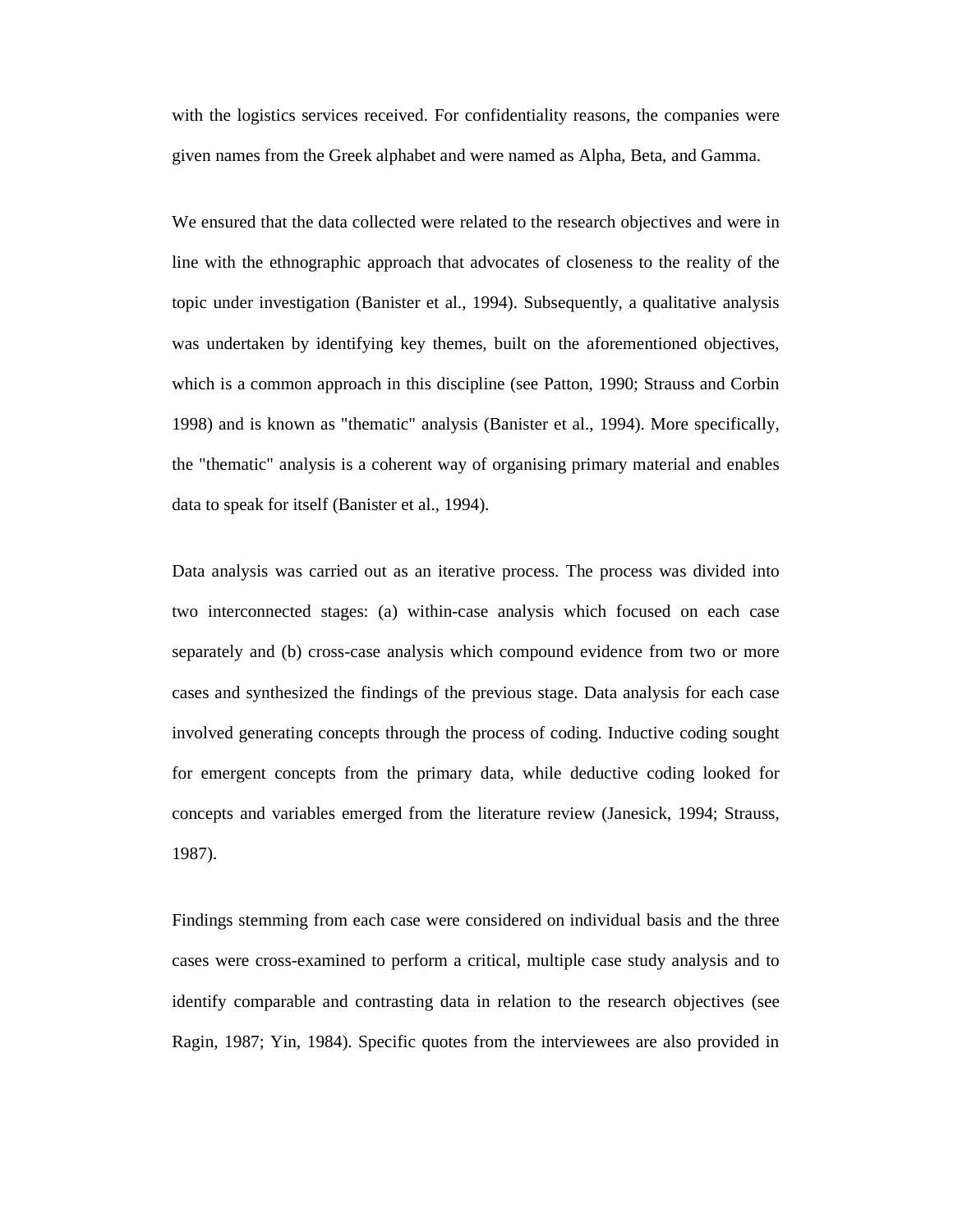the next section, primarily because they are of some value in defining, supporting or elaborating the researcher's interpretation of events (Glaser and Strauss, 1967).

These three cases represented firms from the Greek food sector that is characterized by a few large companies that dominate the market such as the multinationals (e.g. Nestlé, Carrefour). At the same time, there is a considerable group of SMEs that operate mostly on regional basis. In this sector, the retail market consists of 294 retail chains with the leading food retail multiples in terms of sales being the multinationals, i.e. Carrefour and A/B Vasilopoulos (Delhaize Le Lion). In the food manufacturing sector, there are 1,036 companies and with over 80% of the enterprises operating in this sector being SMEs which dominate the food primary production (primary producers / suppliers of fruit, vegetable, fisheries etc). It is noteworthy that 3PL research has been limited, with some exceptions, towards that national environment and that sector per se. For example, Kotsifaki et al. (2007) examined the strategic planning of 3PL firms, Moschuris and Kondylis (2006) analysed outsourcing and use of external service providers in the Greek hospital chain and Zeimpekis et al. (2007) examined the design and implementation of a real-time fleet management system that was tested to a Greek 3PL operator. The role of outsourcing in the Greek food sector has only been examined by Bourlakis and Bourlakis (2001) who focused on food retailing. However, no previous work has analysed the selection criteria for appointing 3PL firms within the Greek food sector per se and the resultant dissatisfaction.

#### **Results**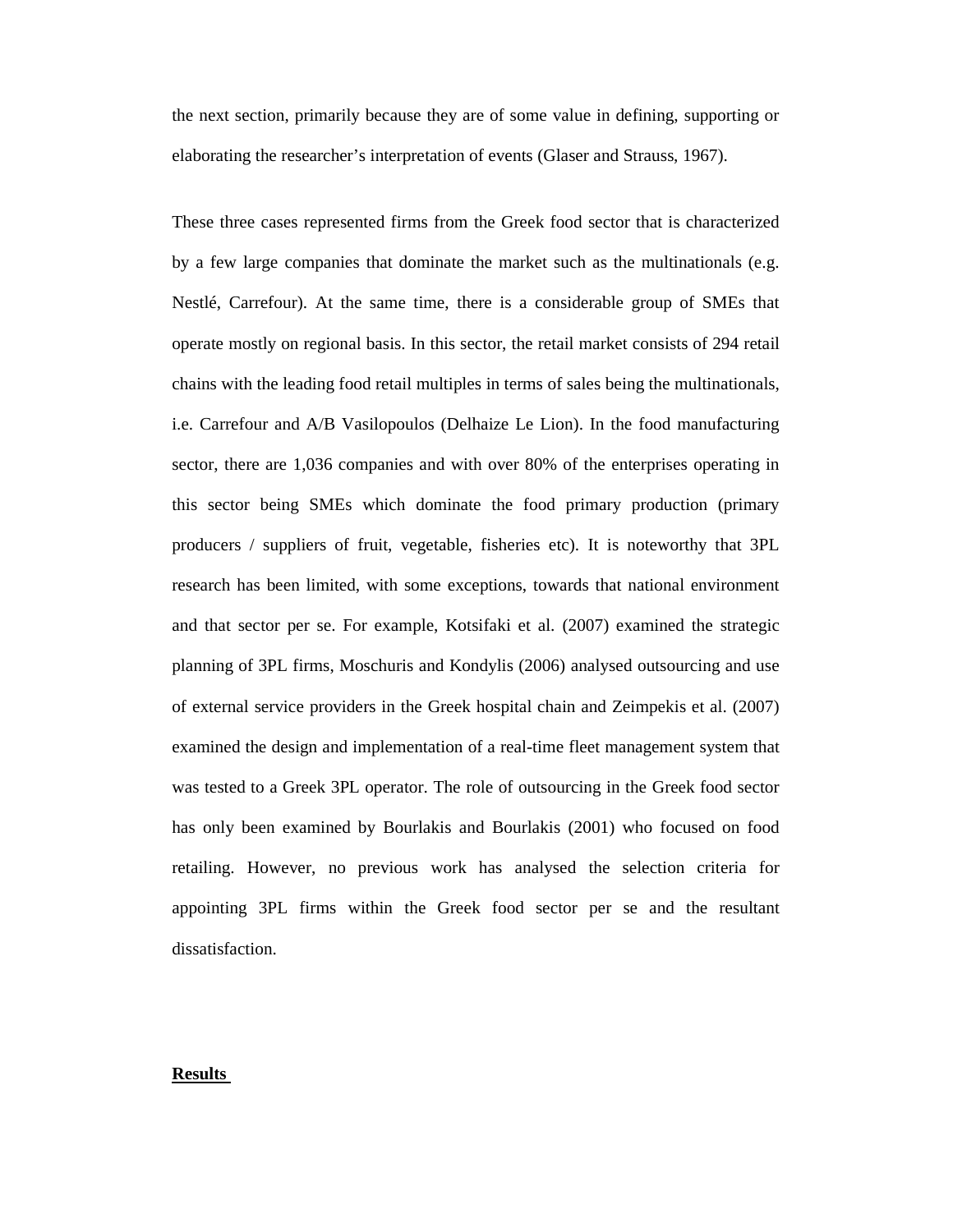In the first part of this analysis, the results are presented on a case-by-case basis.

#### **Case 1: Company Alpha**

Company Alpha is a producer, trader and exporter of citrus fruit, watermelons, potatoes, apples and pears. The company occupies 9 full time employees and 35 employees on part time basis. The company's profit for 2006 was 4 million Euros and its export activities are focused on the European Union (see Table 2). The company cooperates with 3PL firms for more than a decade and has a long-term relationship with three providers.

#### **"Take in Table 2"**

 The main services offered by the 3PL firms include transportation, order processing and chilled warehousing. All international deliveries are serviced by 3PL firms. Company Alpha is not satisfied by 3PL services and its managing director reported that: "*It is something we do not want but we have to; it would be better if we could do all transportation and product deliveries by ourselves. 3PL firms seldom do what they sign on the contract, they don't try to satisfy our company's and our customers' needs. But we need them because they cover areas we cannot distribute (e.g. abroad) and they are relatively cheaper than ourselves*".

It was clear from our discussion, that if the managing director had a choice, he would not use 3PL firms. Using them becomes a necessity for SMEs which do not have the ability to distribute their products or even having the financial strength to invest in the expensive chilled supply chain infrastructure. Company Alpha chose 3PL firms based on the following criteria listed below in order of significance (see Table 3): the 3PL firm to have experience in food logistics / expertise with chilled supply chain, to be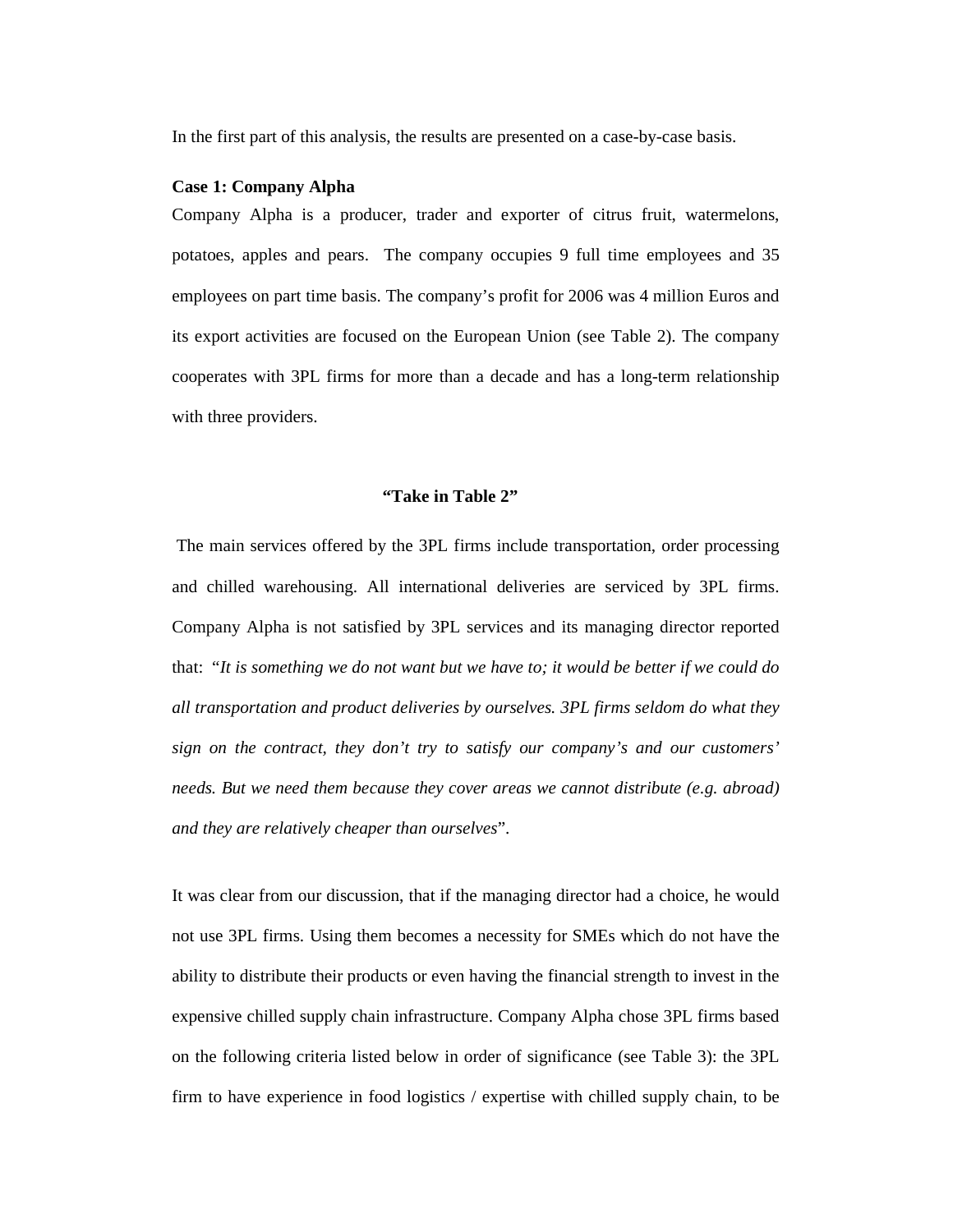quality assurance certified, to offer flexible credit / payment terms, to be cost efficient and to be able to offer on-time deliveries.

#### **"Take in Table 3"**

Quality assurance certification has been very critical in food chains and it is the norm for companies aiming to export their products to European Union countries. The issue of flexibility on credit / payment terms is also critical for SMEs which normally encounter cash flow problems and do not command the financial strength of larger enterprises.

#### **Case 2: Company Beta**

Company Beta was founded in 1990. It is located in Athens and trades dairy products. It has a logistics department but at the same time it collaborates with eight 3PL firms which provide transportation and chilled warehousing. Its own logistics activities cover 50% of urban areas and 25% of small cities and villages in the country with the managing director explaining:

*"It is better to cover Athens and other suburban areas with our own warehousing and transportation. This improves our knowledge about our customers' needs. Then, we use 3PL firms to distribute products to rural areas".* 

He continued:

*"Our customers don't realise that the 3PL services used are outsourced. We need to be careful then for our corporate and brand image as any problems during distribution create negative connotations for us. We had these problems in the past and we still do in many occasions for which we are not happy with".*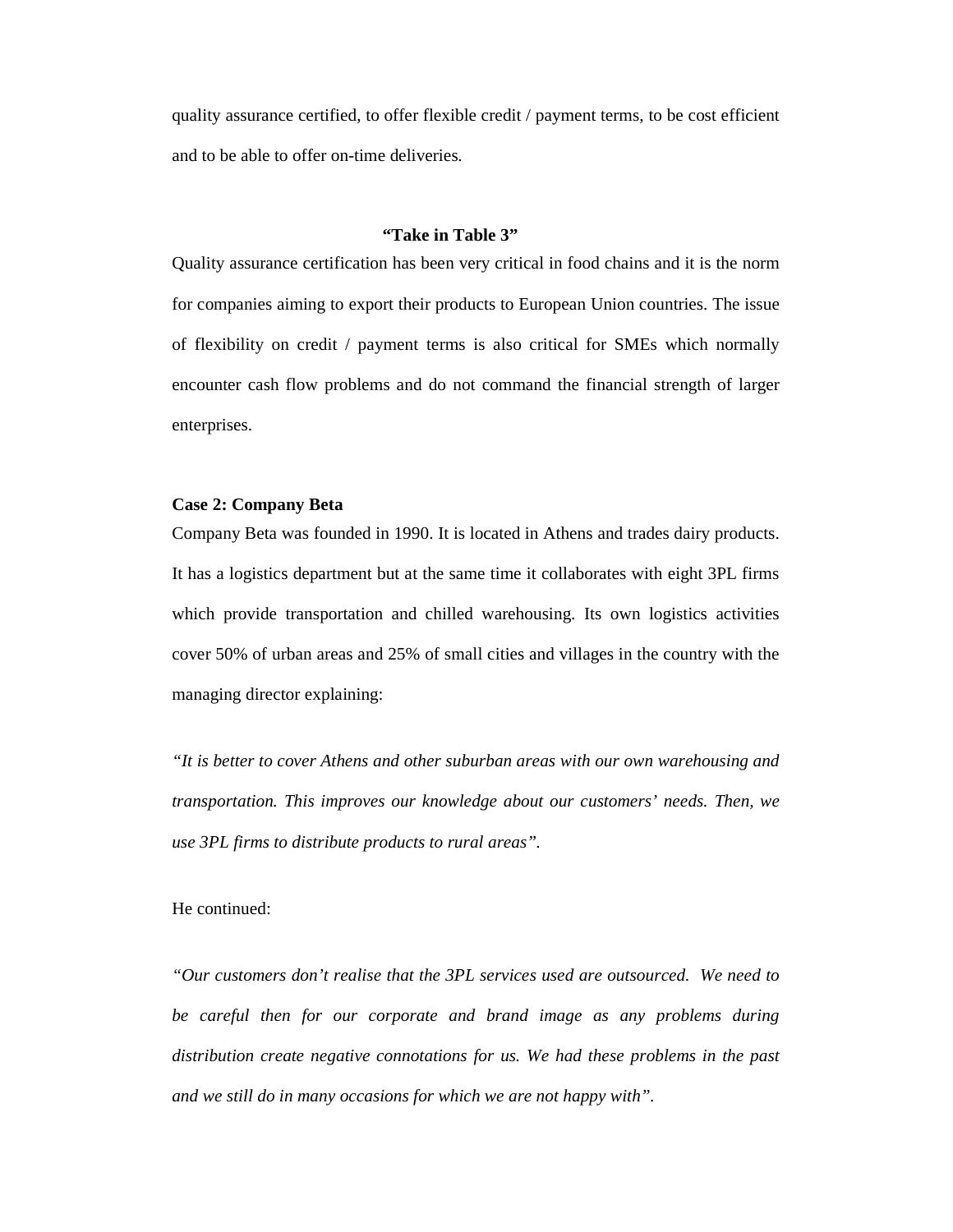The manager illustrated his overall dissatisfaction during the interview. He made an interesting point that an incapable 3PL firm could damage a firm's corporate image and reputation in the marketplace. He considered the past and ongoing problematic incidents he is facing with this kind of 3PL firms and noted his concerns and dissatisfaction. The top 5 selection criteria that company Beta applied when appointed a 3PL firm are the following, listed below in order of significance (see Table 3): Geographical coverage, cost efficiency, flexible credit / payment terms, experience in food logistics / expertise with chilled supply chain, quality assurance certified. These top 5 criteria were noted during the interviews with the managing director and the logistics manager of the firm. They both explained that the criterion of geographical coverage is top on the list primarily because they rely on 3PL firms for product distribution in remote areas. They also noted that Greece is an extremely difficult country to distribute, taking into account the thousands of islands, the country's mountainous nature, and the poor road infrastructure. Therefore, a 3PL firm which can provide a detailed geographical coverage (No 1 criterion for that SME in Table 3), in a cost efficient manner (No 2 criterion) and offering flexibility in credit / payment terms (No 3 criterion) is considered very favourably. They also noted that company Beta received little feedback by its end-consumers regarding the performance of 3PL providers. This is also hidden point of dissatisfaction: Company Beta does not get any knowledge about its customer satisfaction when 3PL intervenes, resulting in poorer marketing offerings in comparison to costumers located in Athens that are directly supplied by company Beta.

#### **Case 3: Company Gamma**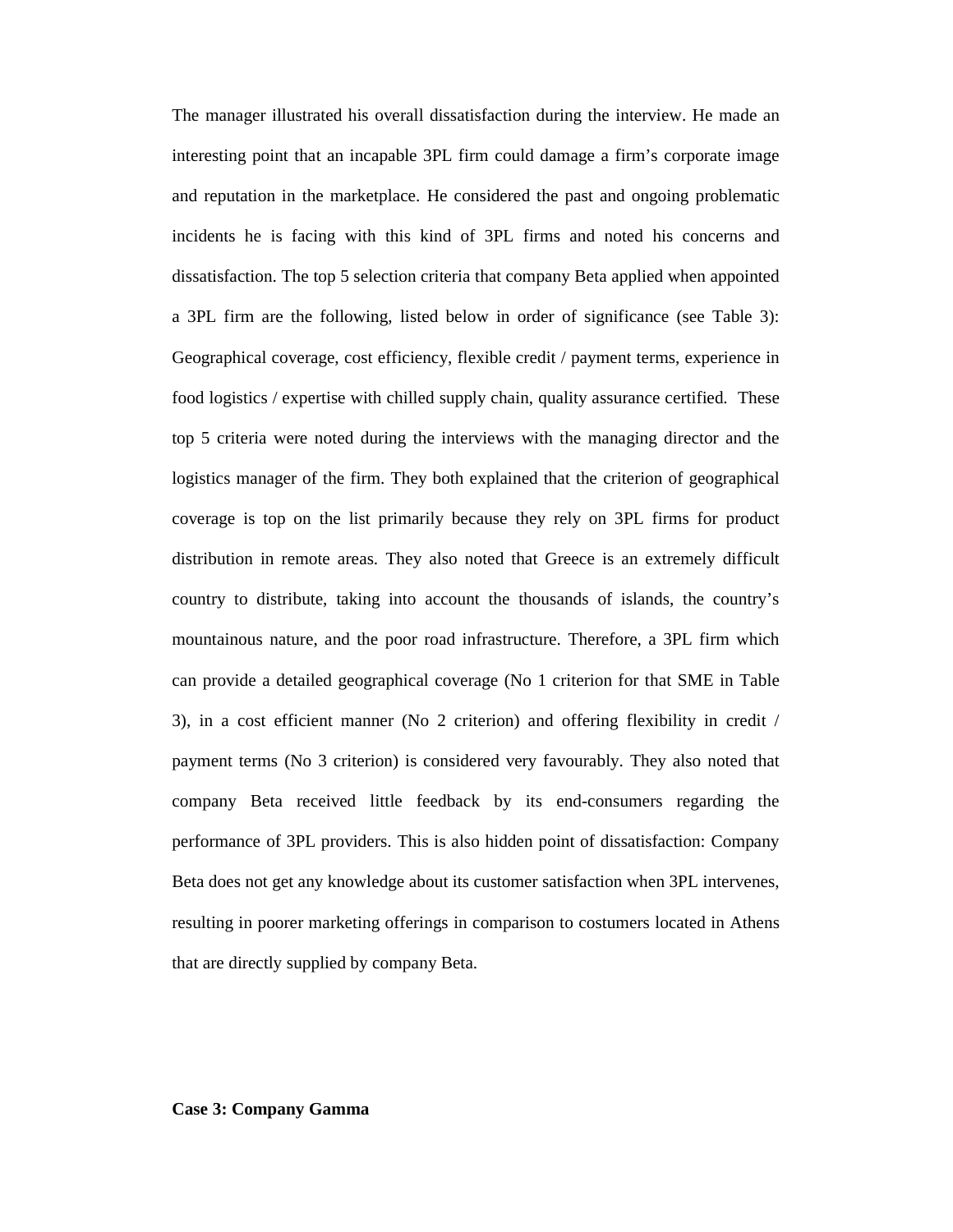The company was founded in 1993 and it processes, packages, and trades fish produce. It depends solely on 3PL providers for the full range of logistics activities such as frozen storage facilities – warehousing, transportation, logistics information systems, order processing (see Table 2). The company's managing director complained that 3PL firms do not provide appropriate service levels to end-customers and noted: "3PL firms are in the business of transportation and warehousing. They do deliveries, and are good in order processing and records-keeping; however they know little about our business, our customers' needs, our marketing strategy". 3PL firms do not add any extra value to the product, do not get in touch with customers and do not discuss the company's needs with the buyers; they do not even promote the company's new products.

Company Gamma does not have a formal 3PL performance evaluation but relies on the feedback it receives from its end-customers. The logistics manager noted: "We are in touch with our customers on every-day basis. We get feedback daily about timeliness of deliveries, quality of products delivered, financial issues, etc. If something happens with 3PL firms, our customers will phone our company to deal with the issue immediately. 3PL firms know that and it makes them more responsible. We don't rely on 3PL firms to find out and satisfy customer needs although we should". The logistics manager stressed his dissatisfaction for 3PL firms which seem to operate in isolation to his firm and he would like to see further strategic integration between 3PL firms and his company's operations. The latter point was also mentioned in the stated selection criteria (see Table 3). 3PL firms are not capable of promoting and supporting the company's strategy especially when they manage numerous products including competitors' ones. They cannot then pay special attention to Gamma's products and that has been another bone of contention and dissatisfaction.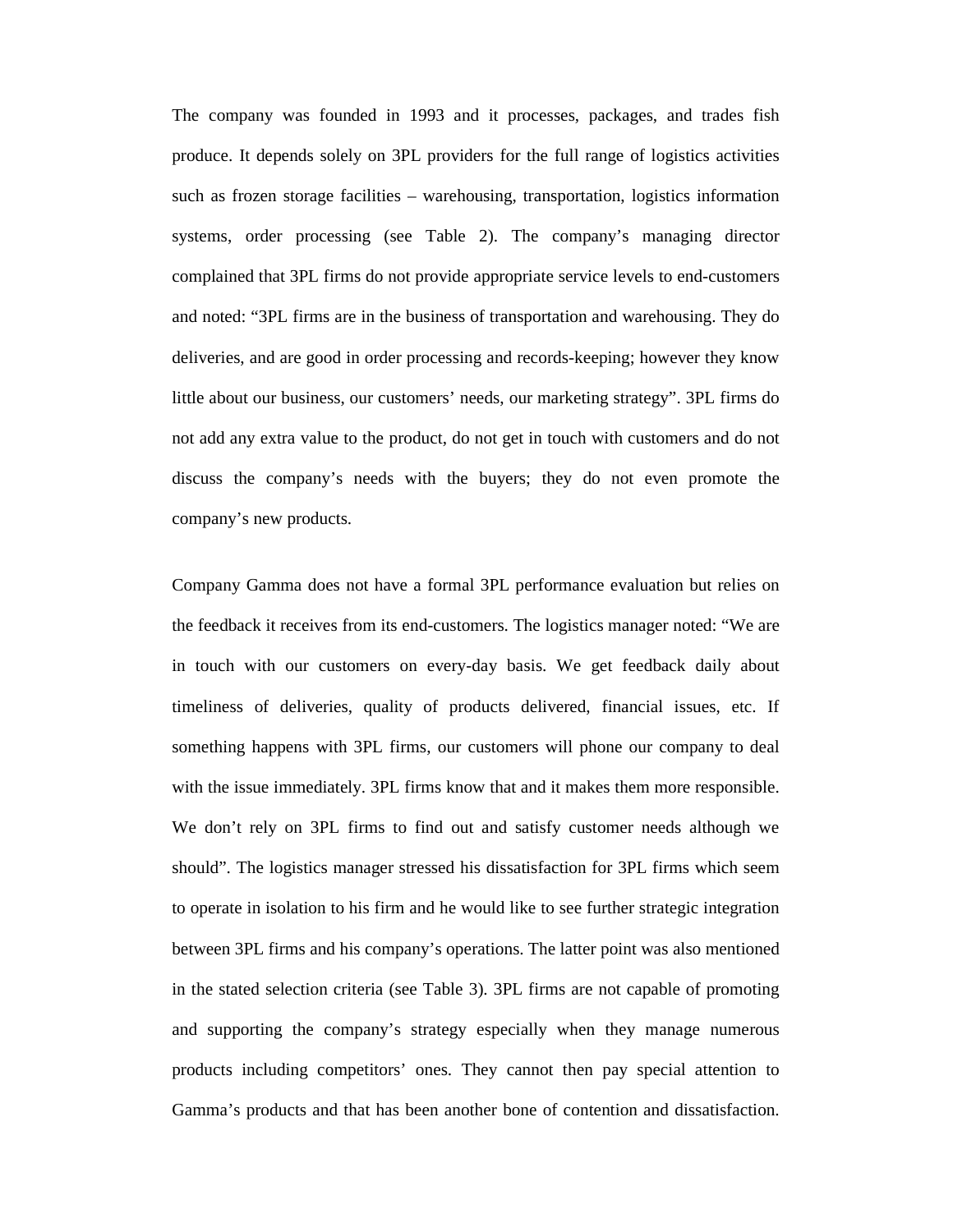In terms of selection criteria, company Gamma applied the following ones (listed in order of significance, see Table 3): cost efficiency, experience in food logistics / expertise with frozen supply chain, quality assurance certified, potential to become a strategic partner, flexible credit / payment terms. Cost efficiency came on the top of the list that is not surprising if we take into consideration the large investment and complexity when dealing with frozen goods distribution; the latter investment could be quite prohibitive for an SME.

#### **Cross-Case Analysis**

To shed further light on the topic under research, cross-case analysis was implemented that combined findings from individual cases. In terms of the first research objective, Table 4 provides a ranking of the most frequently reported selection criteria during the interviews and it is largely based on Table 3.

#### **"Take in Table 4"**

In the second column of Table 4, we rank the appearance of each selection criterion for the three cases analysed. For example, cost efficiency appeared to be in our 1st case (Alpha) in the 4th place (see Table 3) and subsequently, it is illustrated as (4) in that column. For company Beta (2nd case), cost efficiency is enjoying the 2nd place; therefore, this is depicted with a (2) in the second column of Table 4. Similarly, cost efficiency is assigned a (1) company Gamma. Similar logic has been applied to the rest of the criteria for the three cases altogether. In the third column of Table 4, we score these rankings achieved per case. Specifically, a criterion could command any place from 1 to 5 in the top5 of each case. Subsequently, we have allocated a specific score to each criterion per case in a reverse order and if a criterion was listed first in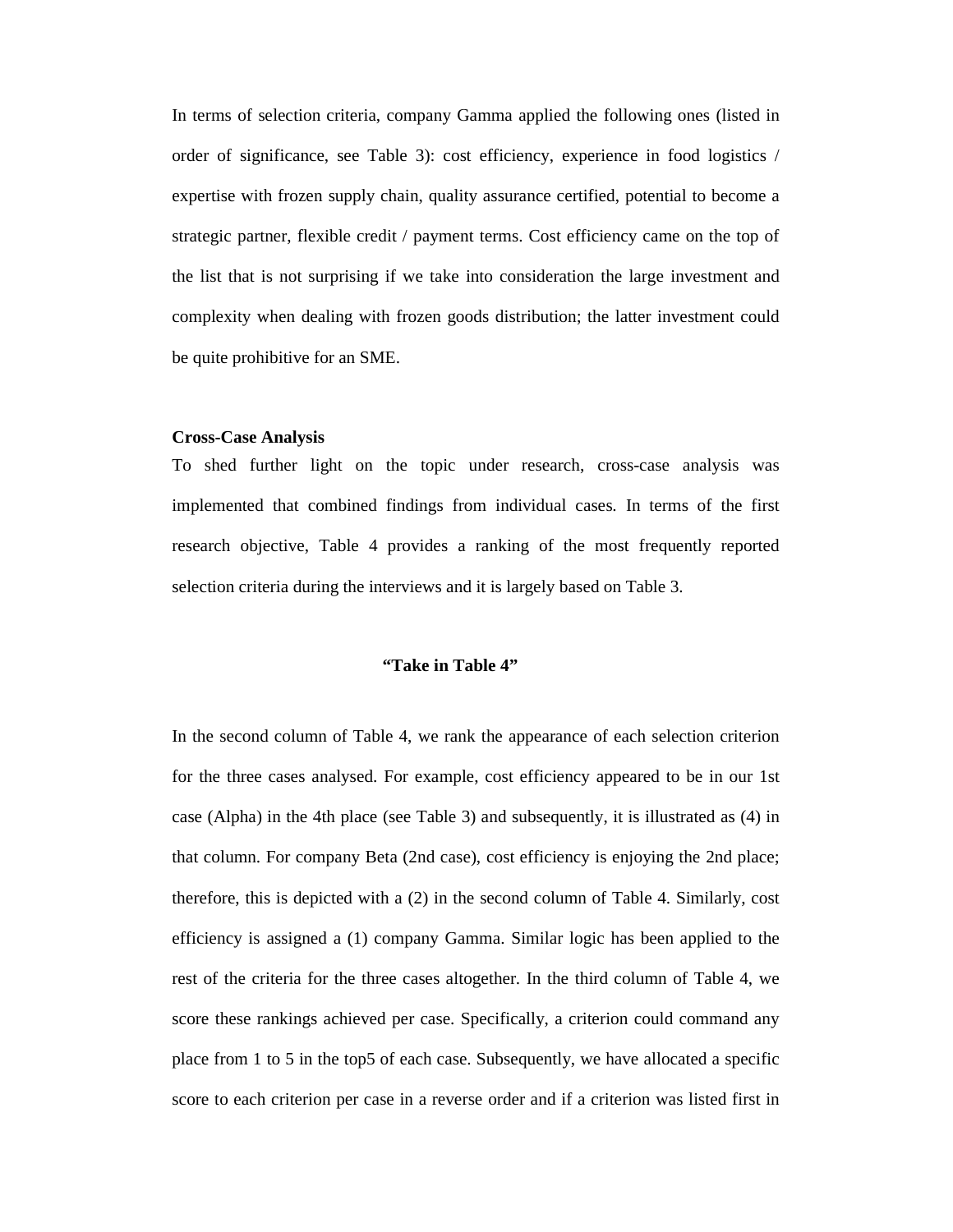the top 5 of a case, it will receive 5 points; if it was listed second it will receive four points, if it was listed third it will receive 3 points, if it was listed fourth it will receive 2 points and if it was listed fifth it will receive 1 point. This process can be used in qualitative research enquiries (see for example, Denzin and Lincoln, 1998; Miles and Huberman, 1994).

Therefore, the last column of Table 4 indicates the total score achieved per criterion. The results show that both the experience in food logistics / expertise with chilled  $\&$ frozen supply chain and cost efficiency are ranked equally in the first position with 11 points that is not surprising. Experience of food logistics is an absolute necessity for 3PL firms aiming to collaborate with food firms and confirms the relevant literature whilst expertise with temperature controlled supply chains is an interesting finding which has not appeared in the literature as yet. This is a food sector-specific criterion taking into account that temperature-controlled supply chains have become very important for the safe and risk-free distribution of food products (Gustafsson et al., 2006). Cost efficiency is in the first place as well confirming the previous literature. It denotes its pivotal role for SMEs which do not command the same financial status as the larger enterprises and will be more inclined to outsource food logistics operations due to the large investment required. The latter disconfirms a previous finding by Sheffi (1990) who reasoned that SMEs may not prefer using outsourcing.

Quality assurance certification is in the second place that is a food sector-specific factor but with wider repercussions for other industries. HACCAP, ISO and other quality assurance certification tools gained large interest by many food firms aiming to guarantee the provision of high quality products and this criterion has not been identified before in our literature search. The criterion of flexibility in credit /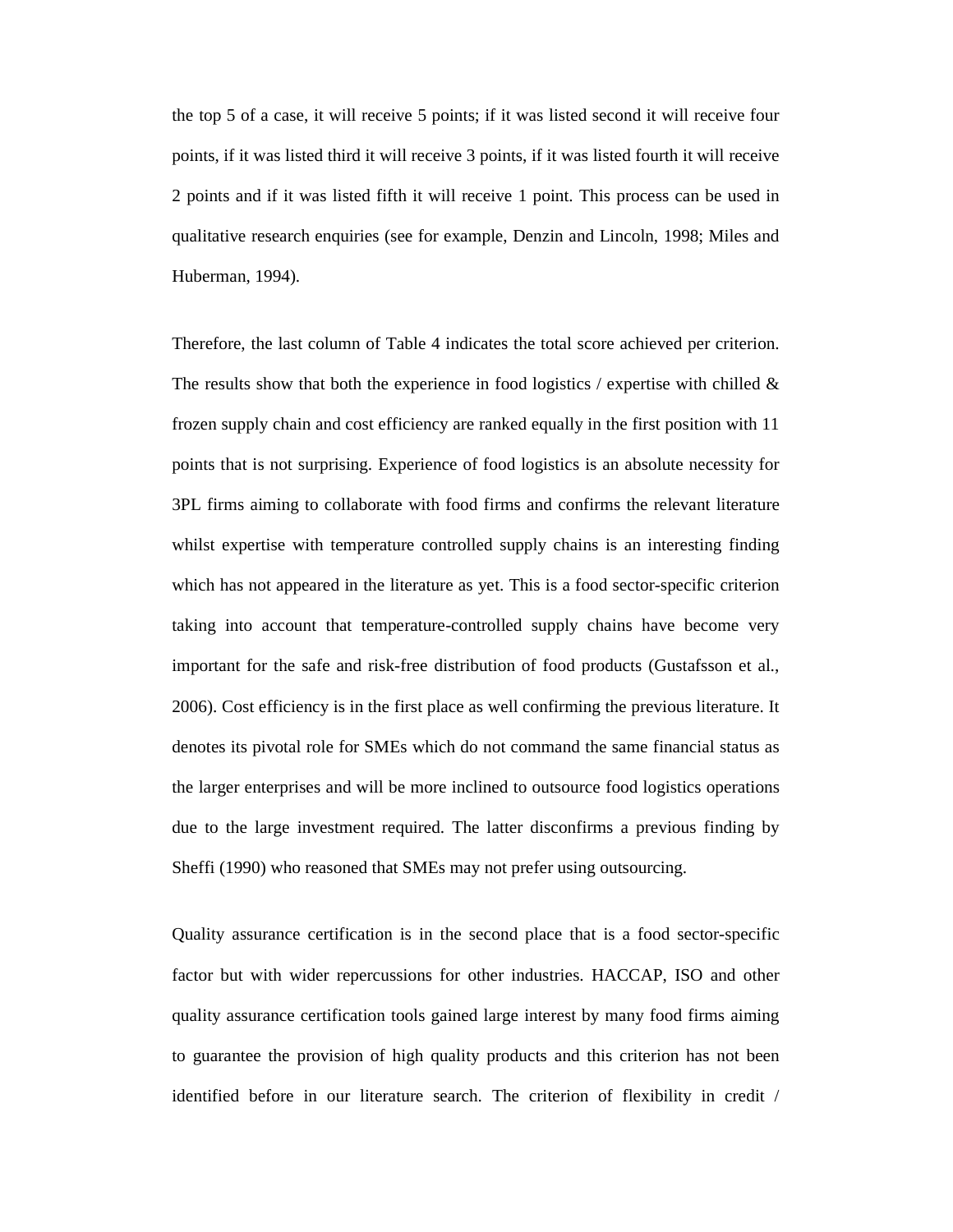payment terms is another interesting finding commanding the third place confirming the existing literature. However, it is not surprising as most SMEs will prefer to pay under flexible conditions. Geographical coverage was in the fourth place, a criterion that is very important in that national logistics environment due to its geographical structure and complexity.

In terms of the second research objective, dissatisfaction has been noted by managers of these food SMEs for the following reasons:

- 1. In few occasions, 3PL firms do not conform to their contractual agreement and behave in an opportunistic manner.
- 2. Using 3PL firms has become an absolute necessity for SMEs which lack the financial status to invest in expensive logistics assets and which aim to expand abroad. That issue is well-known to 3PL firms which may abuse their role in the Greek food supply chain creating dissatisfaction.
- 3. 3PL firms should operate in a professional manner; otherwise, any bad / poor logistics practices followed by 3PL firms can damage the SME's corporate image and reputation. Relevant incidents are quite common creating dissatisfaction.
- 4. 3PL firms should not work in isolation but should aim to integrate strategically with SMEs. 3PL firms should also work closely with the end customers by promoting the SMEs' products and report the end customers' needs back to the SME. If possible, the 3PL firms should avoid distributing competitors' product lines.

#### **Conclusions and managerial implications**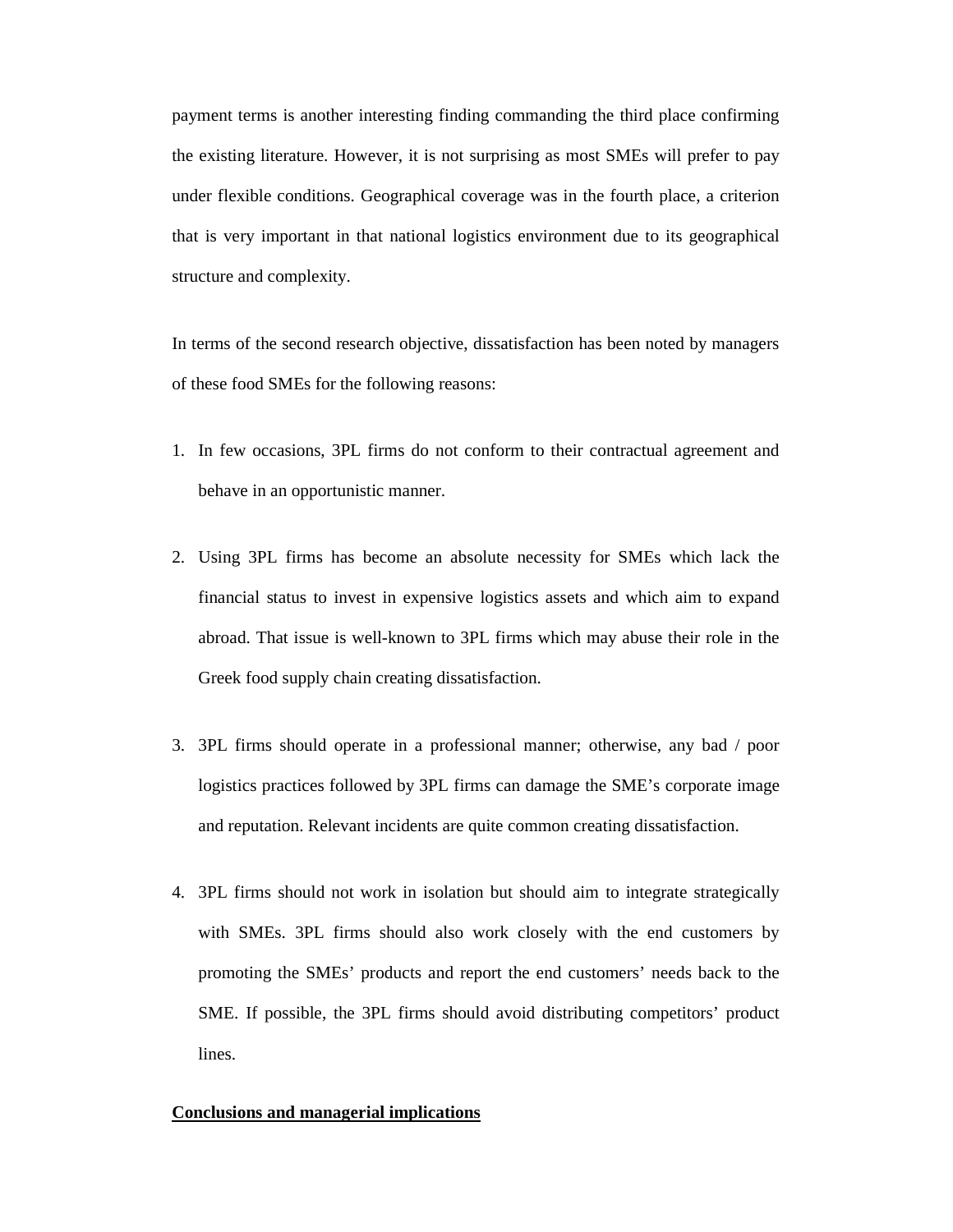Our work has denoted the key selection criteria applied by Greek food SMEs when they appoint 3PL firms and has illustrated the key issues that create dissatisfaction for these SMEs. The selection of case research methodology was inventible given the nature of research which requires an in-depth inquiry of the selection criteria and dissatisfaction repercussions as well as the fact that most companies have one or few 3PL companies that do business with. Case research is suitable when the researchers seek to get insights by investigating a concept or model with scarce empirical evidence. Indeed, considering the scarcity of research work examining both SMEs in general and food SMEs in particular, case research was the appropriate methodology for this study. Admittedly, case research, though is more time-consuming and resource-demanding than traditional customer surveys, is sensitive to the context of each case study and results are hard to interpret and generalise.

Case research is suitable for seeking insights regarding concepts that have been underscored by major research streams, therefore is more suitable for researching 3PL selection and satisfaction criteria because a quantitative survey may have failed to revealed key issues. Indeed, companies usually have relatively few key 3PL partners, which means that it is feasible to gather and analyze qualitative information on 3PL dissatisfaction. On the other hand, due to the few 3PL partners, there is often not the possibility of quantitative analysis, which require the inclusion of many unimportant partners in the sample. Moreover, in, e.g., a specific bidding situation, it is more important for a supplier to know about the satisfaction perceptions of key decision makers within a single organization than about "average" satisfaction ratings. However, we acknowledge the lack of generability of case research findings, thus, we suggest more research in similar contexts.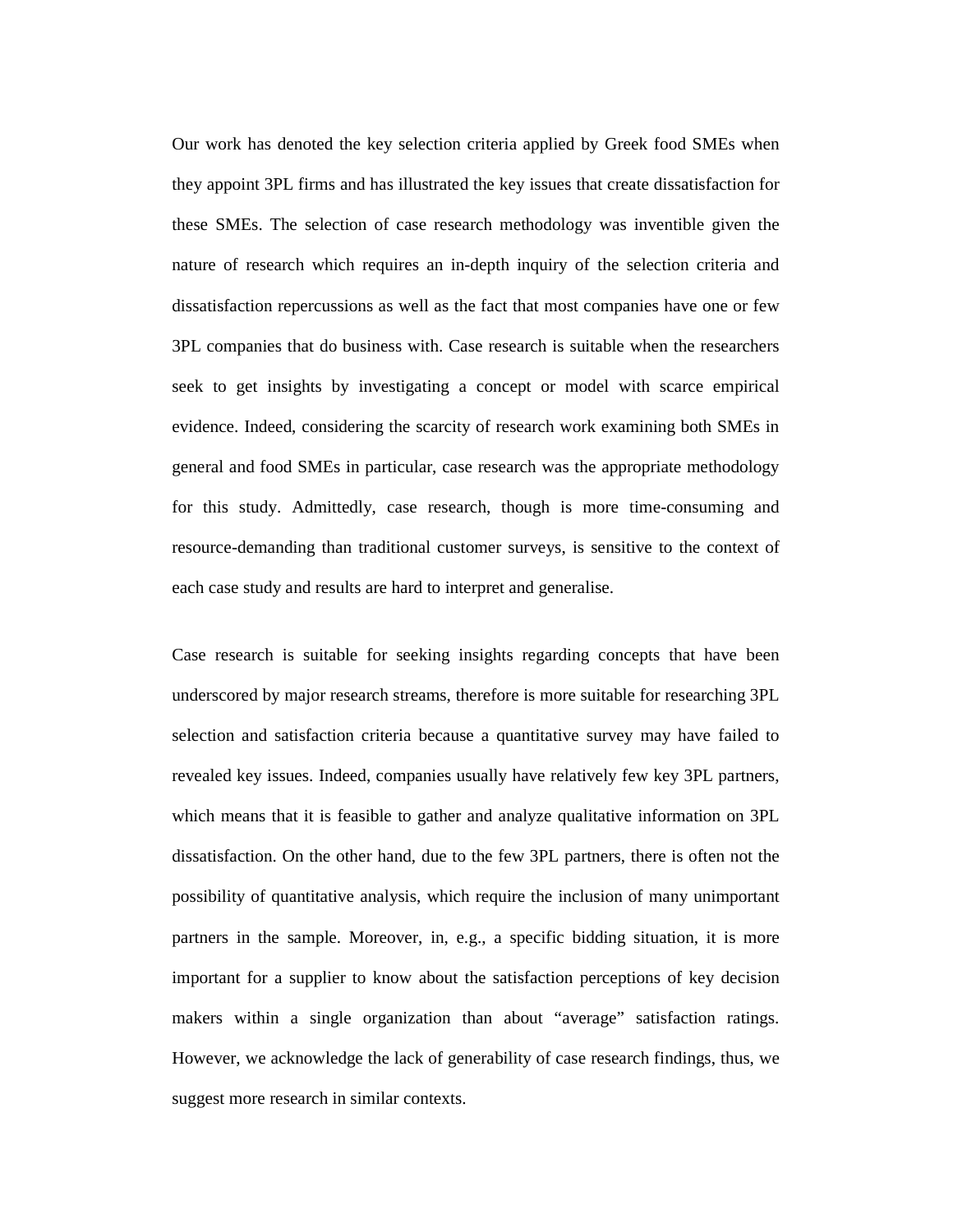The current work has identified a range of issues which need to be given special attention. The food supply chain is very distinctive compared to other supply chains and our research has illustrated a range of food sector-specific selection criteria for appointing 3PL firms issues including, inter alia, the use of temperature controlled logistics assets and quality assurance certification. Therefore, the 3PL firms working with food SMEs need to grasp and appreciate the specific food SMEs' needs by investing into the relevant temperature-controlled infrastructure and to become quality assurance certified. To those SMEs considering outsourcing, this result should be reassuring of choosing 3PL providers.

Our body of case study evidence therefore widens the scope of existing findings (Jharkaria and Shankar 2007; Razzaque and Sheng, 1998) as well as providing significant empirical data to extend our , and others' similar, line of argument (Gattorna et al. (1991). Our work has confirmed a finding by Jharkaria and Shankar (2007) who noted the need for flexible payment policy. The latter is very critical for food SMEs and 3PL firms should apply a more tolerant payment / credit policy with their SMEs. They should also aim to integrate further with the SMEs and this has been also proposed by Razzaque and Sheng (1998). The firms in our sample were found to engage in ad-hoc, arms-length relationships with the 3PL firms and without applying any performance-related goals or even performance evaluation. In addition, this study has confirmed the major role of cost efficiency as a prime criterion for SMEs extending further the arguments posed by Gattorna et al. (1991) and Jharkaria and Shankar (2007).

To the degree that a 3PL provider can keep the logistics costs (transportation, handling, warehousing, inventory management, reverse logistics, and monitoring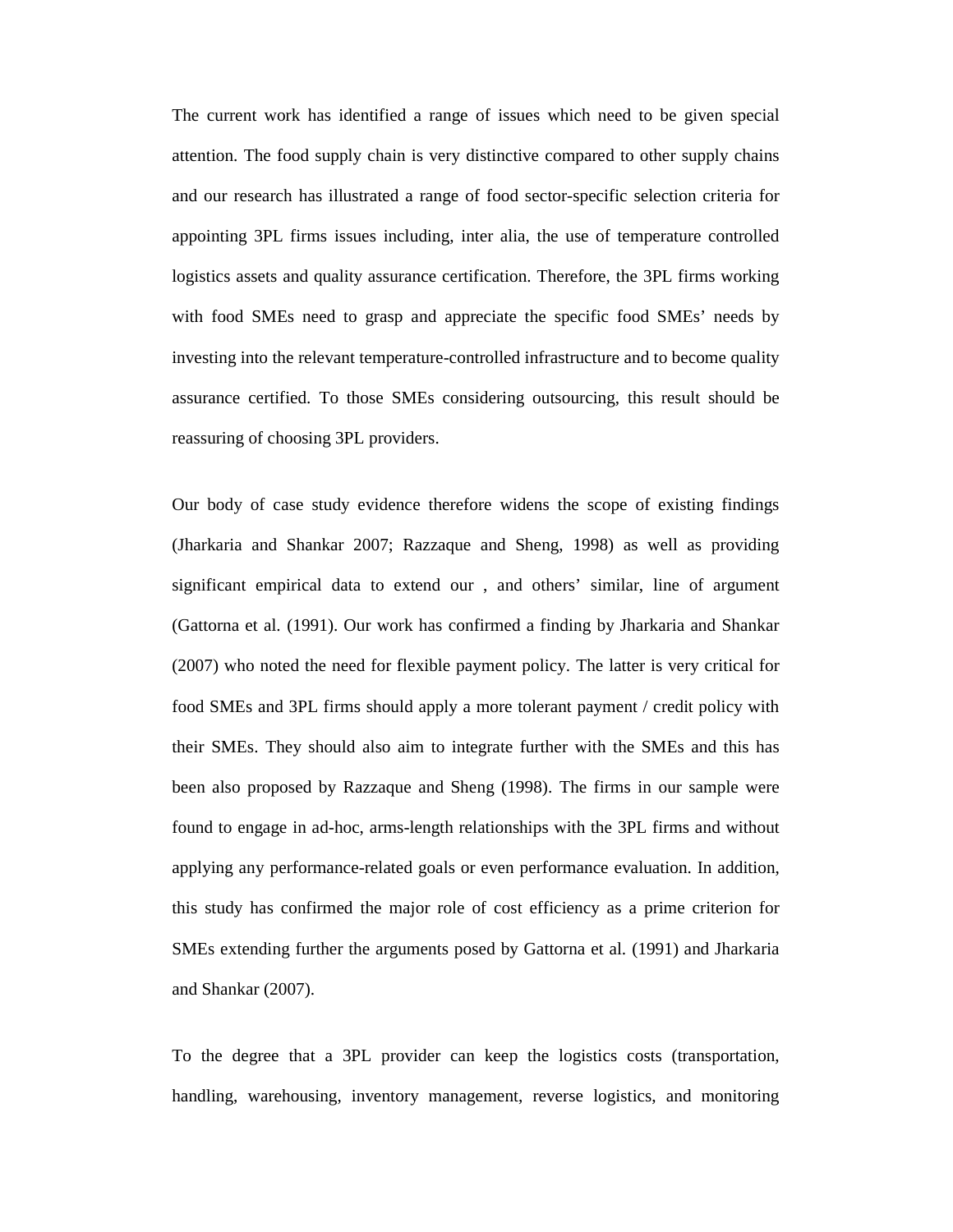performance) low while avoiding behavioural pitfalls such as opportunism, lack of professionalism, then the 3PL is a necessary partner and a viable alternative to inhouse logistics. The inability of SMEs to keep logistics costs low proves itself an opportunity for 3PL to grow. In top of that, those 3PL providers that will offer more customer-related services will gain a competitive advantage and it is likely to create long-term strategic alliances with SMEs.

Previous academic work has illustrated satisfaction for the users of 3PL services (see for example, Laarhoven et al., 2000; Sink et al., 1996; Wilding and Juriado, 2004). Our empirical work has generated a range of reasons which create dissatisfaction between food SMEs when employing 3PL firms and subsequently, it has shed further light on the existing scant evidence (see for example, work by Wilding and Juriado, 2004). Our paper has focused on dissatisfaction, a key research objective of the empirical work. Subsequently, we offer a plethora of extra insights which 3PL firms are well advised to consider.

Apart from the 3PL industry, this work has generated many useful findings for other members of the food supply chain including manufacturers, retailers and primary suppliers. Although we acknowledge that our empirical work was focused on the Greek food sector, we envisage that our findings will generate interest for other national food environments and other food SMEs. This research can be extended by capturing data over a period of time to understand how the SMEs-3PL provider relationship evolves and what incidents become critical to SMEs (dis)satisfaction. Further work could examine other food SMEs and test the accuracy of our results in other national environments. Further work could be also conducted for a bigger sample of Greek food and non-food SMEs where the differences between sectors can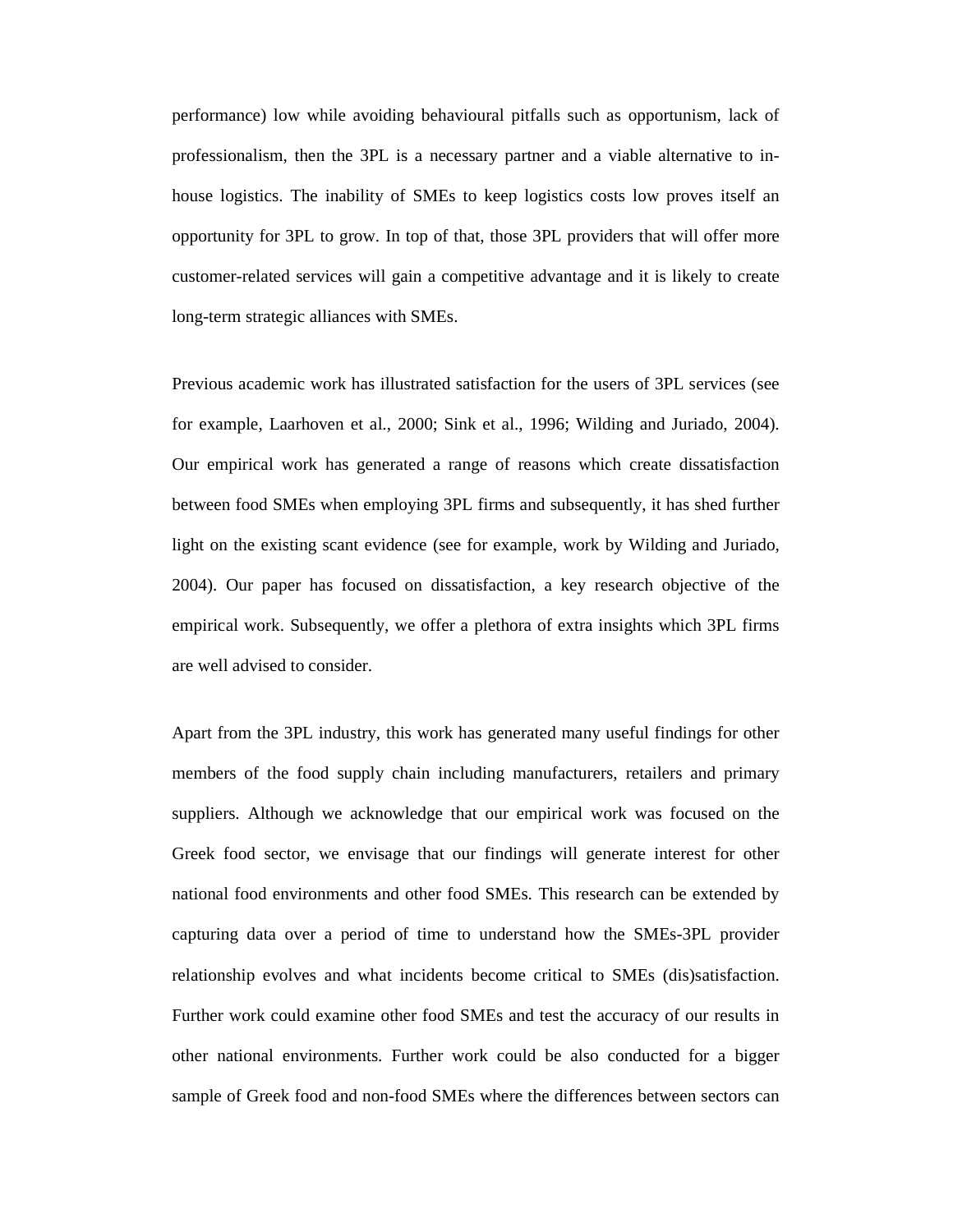be exposed. It could also examine relationship marketing issues emanating from the relationship between the buyer and the supplier of a logistics service (see also Argyriou et al., 2005 for an examination of relationship marketing in the Greek context).

### **References**

 Aertsen, F. (1993), "Contracting out the physical distribution function: A trade-off between asset specificity and performance measurement", **International Journal of Physical Distribution & Logistics Management**, Vol. 23 No. 1, pp. 23 – 29.

Andersson, D. (1997), Department of Management and Economics, Linköping University, **Linköping**, PhD thesis.

Andersson, D. and Norrman, A. (2002), "Procurement of logistics services -a minutes work or a multi-year project?", **European Journal of Purchasing & Supply Management**, Vol. 8, pp. 3-14.

Argyriou, E., Melewar, T.C. and Meadows, M. (2005) "A relationship marketing perspective in electronic banking: Evidence from Greece", **Journal of Euromarketing**, Vol. 15 (1), pp. 47-61.

Arrow K.J. (1969) "**The organisation of economic activity: issues pertinent to the choice of market versus nonmarket allocation**", Joint Economic Committee, The Analysis and Evaluation of Public Expenditure: the PPB System, (1), US Washington DC: Government Printing Office, 59 -73. A.T. Kearney, Logistics Services in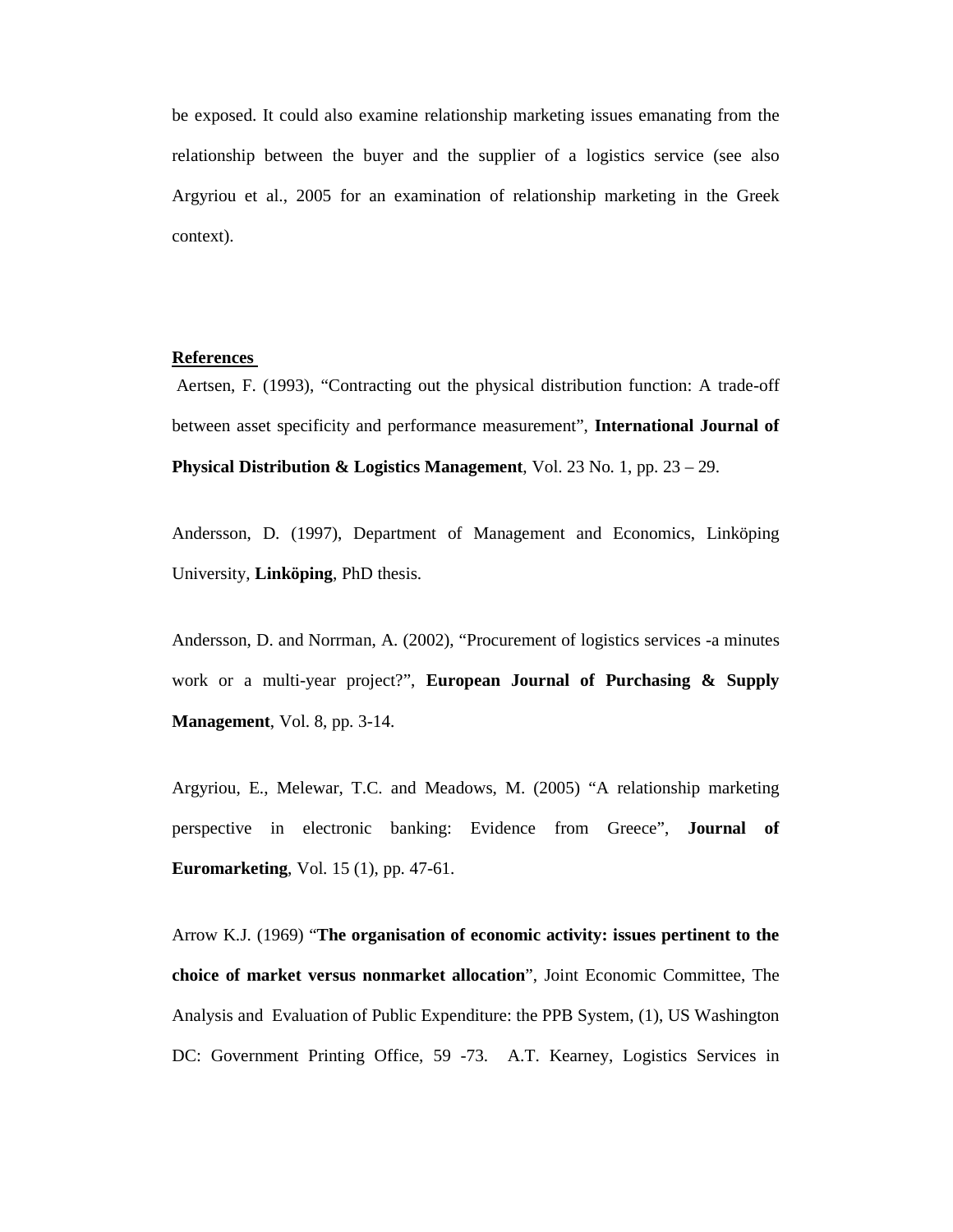Europe, A.T. Kearney on behalf of the European Logistics Association (E.L.A., Brussels, Belgium), 1994.

Banister, P., Burman, E., Parker, I., Taylor, M. and Tindall, C. (1994) **Qualitative Methods in Psychology: A Research Guide**, (London, Open University Press).

Berglund, M., Laarhoven, van P., Sharman, G. and Wandel, S. (1999), "Third-party logistics -is there a future?", **International Journal of Logistics Management**, Vol. 10, No. 1, pp. 59-70.

Bourlakis, C. and Bourlakis, M. (2005), "Information technology safeguards, logistics asset specificity and 4th party logistics network creation in the food retail chain", **Journal of Business and Industrial Marketing**, Vol. 20, No. 2/3, pp. 88-98.

Bourlakis, M. (1998) "Transaction costs, internationalisation and logistics: The case of European food retailing" **International Journal of Logistics: Research and Applications**, Vol. 1, No. 3, pp. 251-264.

Bourlakis, M. and Bourlakis, C. (2001), "Deliberate and emergent logistics strategies in food retailing: A case study of the Greek multiple food retail sector" **Supply Chain Management: An International Journal,** Vol. 6, No. 3/4, pp. 189-200.

Bourlakis, M., Tregear, A. & Allinson, J. (2004) "**The potential of collective distribution schemes: The case of the U.K. northeast food and drink sector**", 9 th Logistics Research Network Conference, University College Dublin, Dublin, Ireland.

Bowersox, D.J. (1990), "The strategic benefits of logistics alliances", **Harvard Business Review**, July-August, pp. 36-45.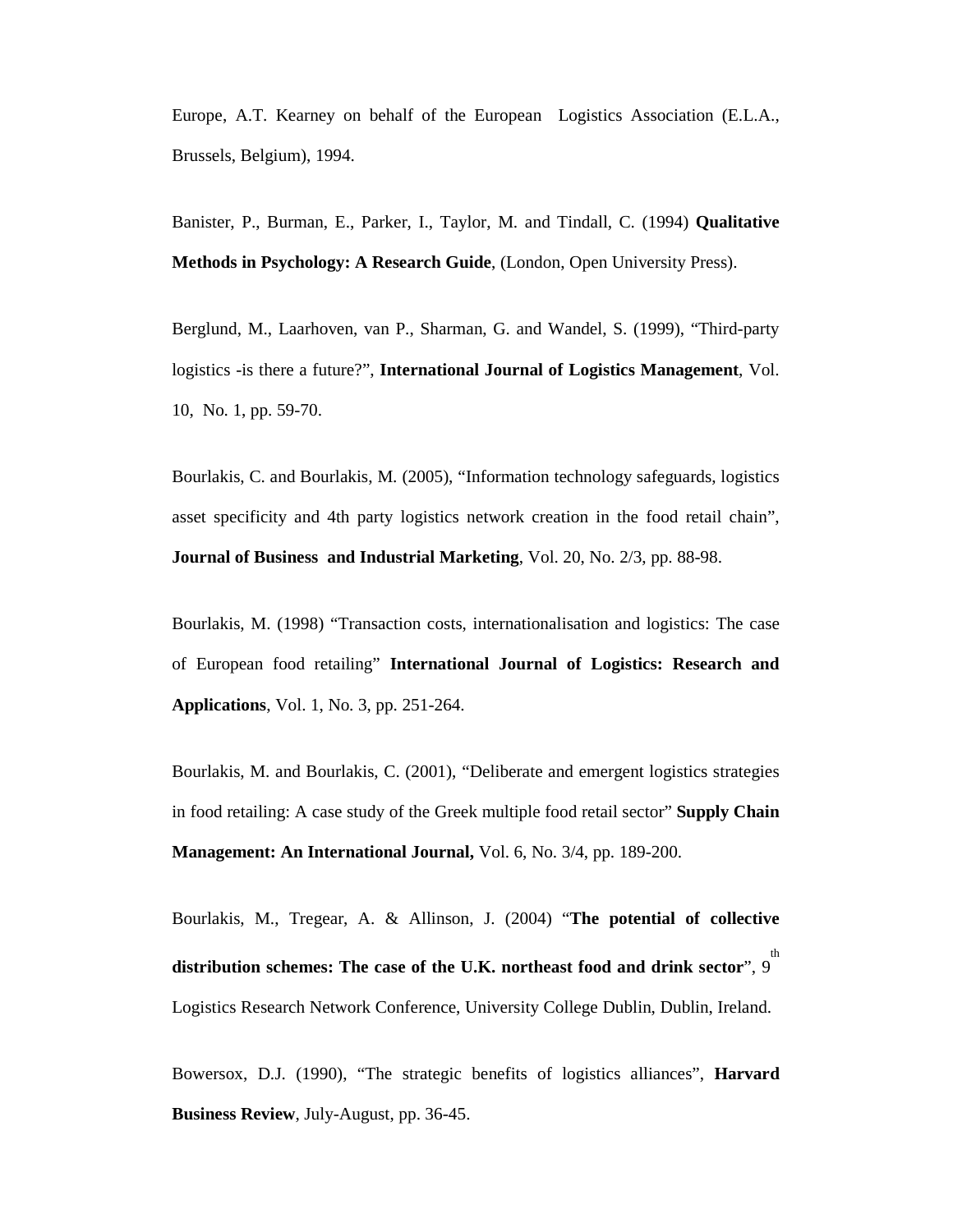Christopher, M. (2006) **Logistics and Supply Chain Management**, Financial Times / Pitman, London.

Coase R.H. (1937) "The nature of the firm", **Economica**, 4 (4), pp. 386-405.

Dapiran, P., Lieb, R., Millen, R. and Sohal, A. (1996), "Third party logistics services usage by large Australian firms" **International Journal of Physical Distribution & Logistics Management,** Vol. 26 No. 10, pp. 36 – 45.

Dawson J.A. and S. Shaw "The changing character of retailer - supplier relationships" in Fernie J. (ed.) **Retail Distribution Management**, Kogan Page, 1990.

Denzin, N. K. and Lincoln Y. S. (1998). Entering the field of qualitative research, In N. K. Denzin, and Y. S. Lincoln (Eds.) **Collecting and interpreting qualitative materials**, 1-35 London: Sage Publications Ltd.

Denzin, N. K. and Lincoln Y. S. (1998). Entering the field of qualitative research, In N. K. Denzin, and Y. S. Lincoln (Eds.) **Collecting and interpreting qualitative materials**, 1-35, London: Sage Publications Ltd.

Eisenhardt, K. M. (1989) "Building theories from case study research", **Academy of Management Review**, 14, (4), pp. 532-550.

Fernie J. (1998b) "**Outsourcing distribution in UK retailing**" Research paper No.9801, University of Stirling, Scotland, United Kingdom.

Fernie J. "The internationalisation of the retail supply chain" in Fernie J. and Sparks L. (eds.) **Logistics and Retail Management**, Kogan Page, 1998a.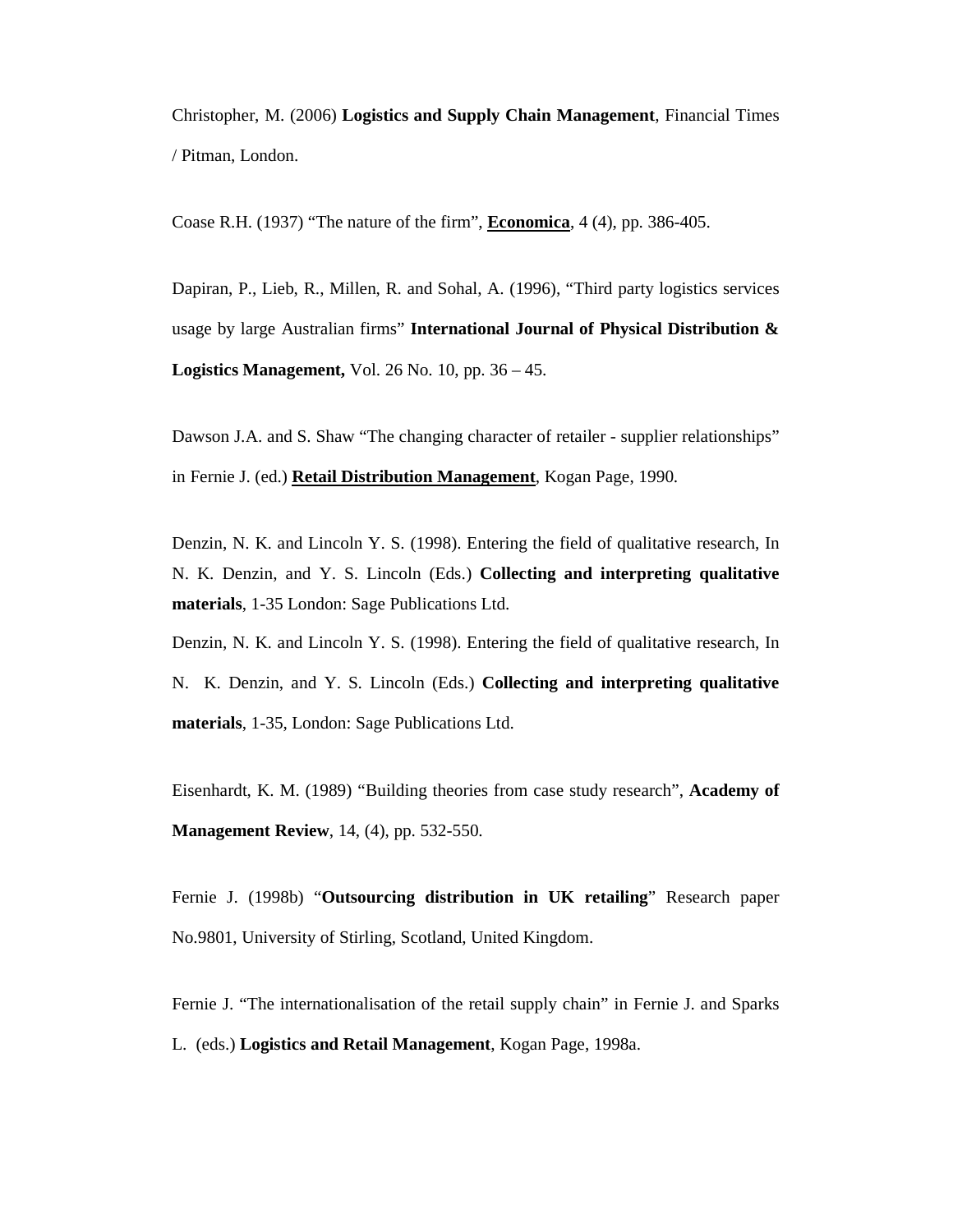Fernie, J. (1989), "Contract distribution in multiple retailing", **International Journal of Physical Distribution and Materials Management,** 19 (7), pp. 1 - 35.

Frey, J., and Oishi, S. M., (1995). **How to conduct interviews by telephone and in person**, London: Sage Publications Ltd.

Gattorna J., Day A. and Hargreaves J., (1991) "Effective Logistics Management", **Logistics Information Management**, 4 (2), pp. 32 -34

Glaser, B.G. & Strauss, A.L. (1967). **The discovery of grounded theory**. Chicago: Aldine.

Gustafsson K, Johnson G, Smith DLG and L Sparks (2006) **Retailing Logistics and Fresh Food Packaging**, Kogan Page.

Halldorsson, A. and Skjott-Larsen, T. (2004), "Developing logistics competences through third party logistics relationships", **International Journal of Operations & Production Management**, Vol. 24, No. 2, pp. 192-206.

Hallwood C.P., (1990) **Transaction Costs and Trade between Multinational Corporations: A Study of Offshore Oil Production**, Unwin Hyman, Boston.

Janesick, V. J., (1994). The dance of qualitative research design: metaphor, methodolatry and meaning, In N. Denzin, & Y. Lincoln, (Eds.) **Handbook of Qualitative Research***,* (pp. 209-219) Thousand Oaks: Sage Publications Ltd.

Jharkaria, S. and Shankar, R. (2007), "Selection of logistics service provider: An analytic network process (ANP) approach", **Omega: The International Journal of Management Science**, Vol. 35, pp. 274-289.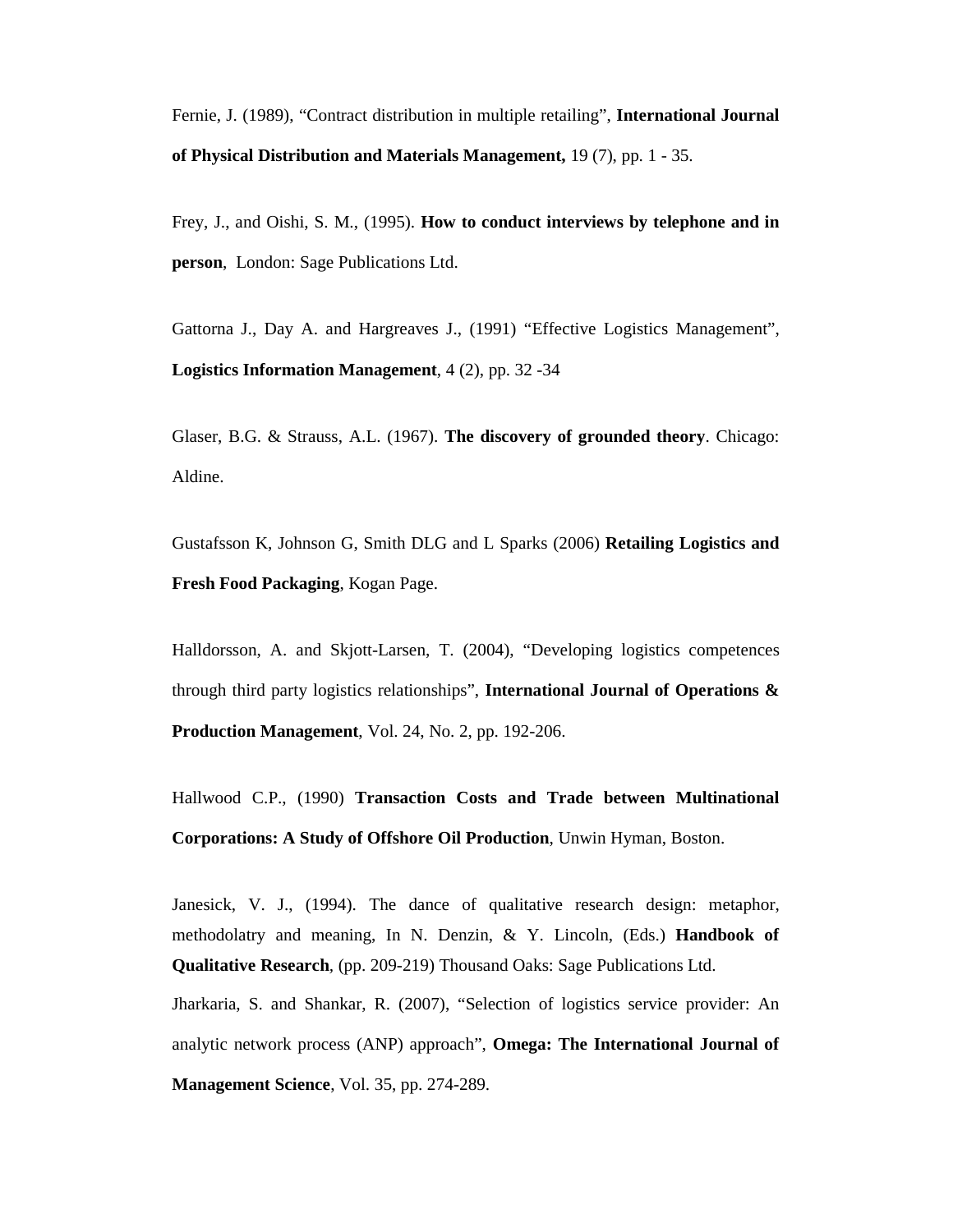Knemeyer, A.M. and Murphy, P.R. (2005), "Is the glass half full or half empty? An examination of user and provider perspectives towards third-party logistics relationships", **International Journal of Physical Distribution and Logistics Management**, Vol. 35 No. 10, pp. 708-727.

Kotsifaki, M., Dimitriadis, N., Ketikidis, P.H. and Missopoulos, F. (2007), "Logistics strategic planning: Current status and future prospects in Greek companies", **International Journal of Risk Assessment and Management**, Vol. 7 No. 1, pp. 44- 58.

Kremic, T., Tukel, O.I. and Rom, W.O. (2006), "Outsourcing decision support: A survey of benefits, risks, and decision factors", **Supply Chain Management: An International Journal**, Vol. 11 No. 6, pp. 467-482.

Kvale, S., (1996). **Interviews: An introduction to qualitative research**, London: Sage Publications Ltd.

Kvale, S., (1996). Interviews: An introduction to qualitative research, London: Sage Publications Ltd. Laarhoven, P., van, Berglund, M. and Peters, M. (2000), "Third party logistics in Europe – five years later", **International Journal of Physical Distribution and Logistics Management**, Vol. 30 No. 5, pp. 425-442.

Lieb, R.C. and Randall, H.L. (1996), "A comparison of the use of third party logistics service by large American manufacturers, 1991, 1994 and 1995", **Journal of Business Logistics**, Vol. 17 No. 1, pp. 305-320.

Lieb, R.C., Bentz, B.A. (2005), "The use of third-party logistics services by large American manufacturers: the 2004 survey", **Transportation Journal**, Vol. 44 No.2,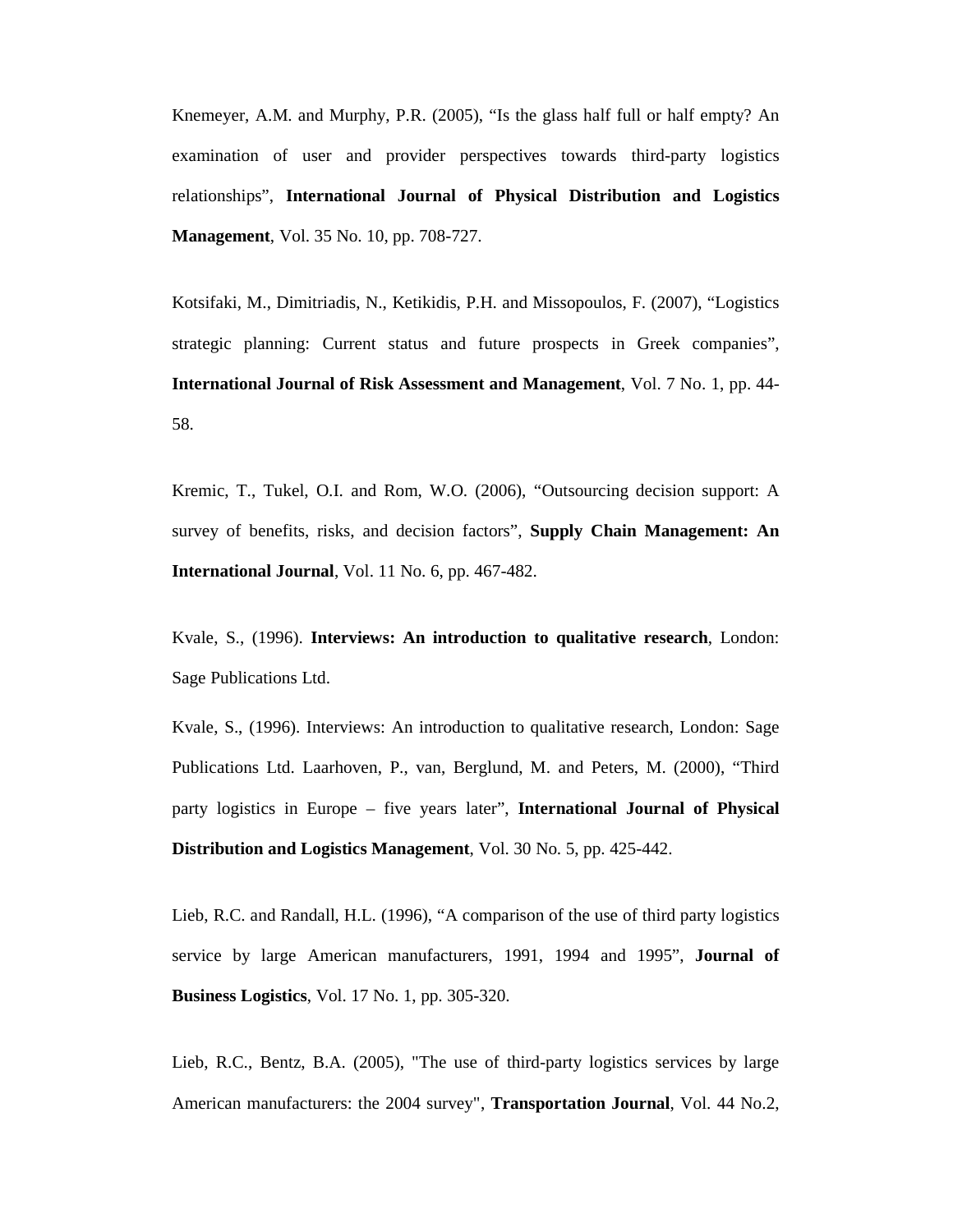Lieb, R.C., Millen, R.A. and Van Wassenhove, L.N. (1993), "Third party logistics services: A comparison of experienced American and European manufacturers", **International Journal of Physical Distribution and Logistics Management**, Vol. 23 No. 6, pp. 35-44.

McAlister, D.T. and R.C. Erffmeyer (2003), "A content analysis of outcomes and responsibilities for consumer complaints to third-party organizations," **Journal of Business Research,** 56, 341-351.

Miles, M. B., and Huberman A. M. (1994). **Qualitative data analysis: An expanded**  sourcebook, 2<sup>nd</sup> Ed., London: Sage Publications Ltd.

Minahan, T. (1995), "Transportation: can't get a handle on freight costs? Give up trying", **Purchasing**, Vol. 23, pp. 35-36.

Moore, K.R. (1998), "Trust and relationship commitment in logistics alliances: A buyer perspective", **International Journal of Purchasing and Materials Management**, Vol. 34 No. 4, pp. 24-37.

Moschuris, S.J. and Kondylis, M.N. (2006), "Outsourcing in public hospitals: a Greek perspective", **Journal of Health Organisation and Management**, Vol. 20 No. 1, pp. 4 14.

Muller, E.J. (1993), "The top guns of third-party logistics", **Distribution**, March, 30- 38.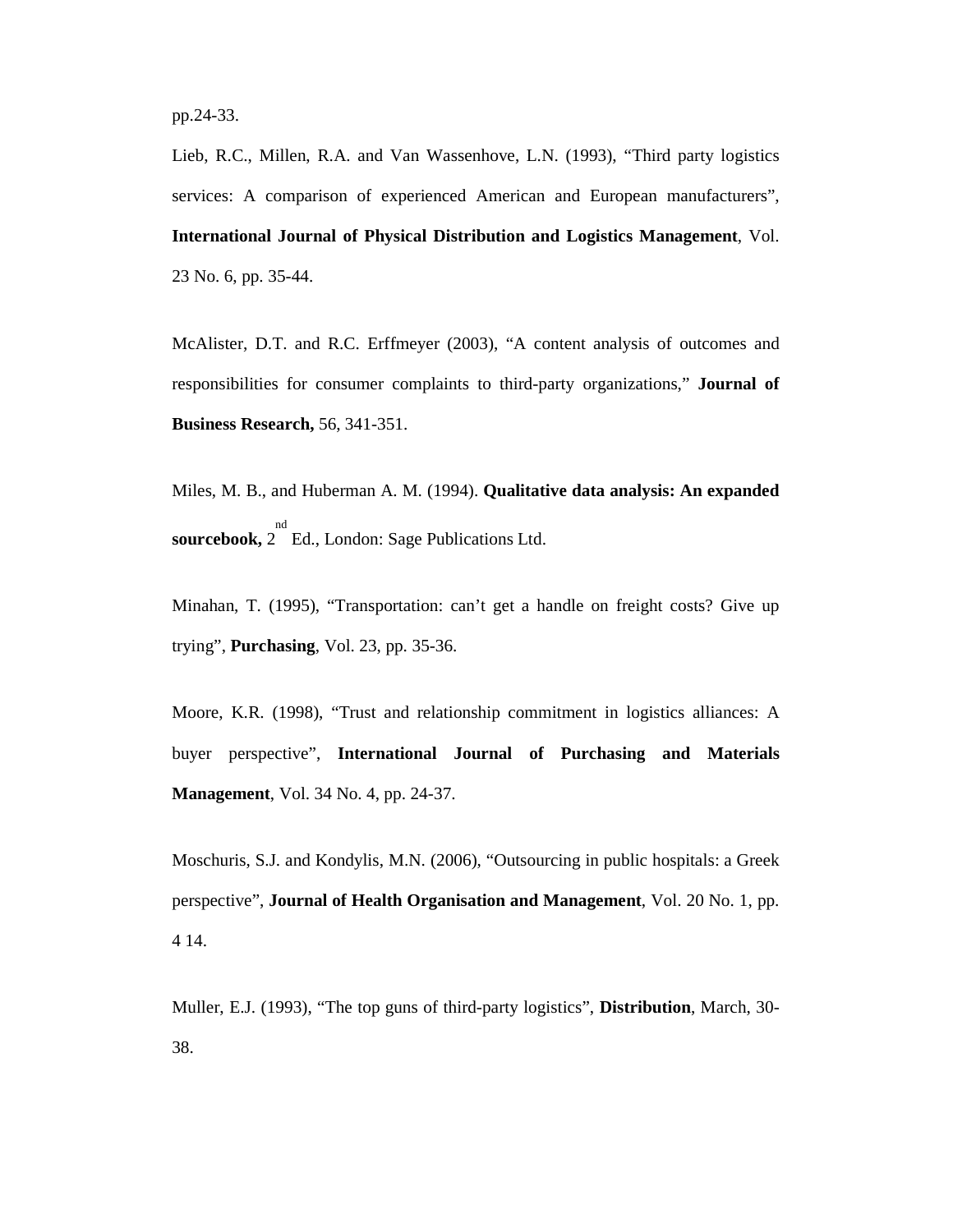Murphy, P.R. and Poist, R.F. (2000), "Third-party logistics: Some user versus provider perspectives", **Journal of Business Logistics**, Vol. 21 No. 1, pp. 121-133.

Murthy, D. N. P. Solem, O. and Roren, T. (2004) Product warranty logistics: Issues and challenges, **European Journal of Operational Research**, Vol. 156, No. 1, pp. 110-126.

Oliver, R.L. (1993) Cognitive, affective, and attribute bases of the satisfaction response, **Journal of Consumer Research** 20 (3) (1993), pp. 418–430.

Patton, M. (1990) **Qualitative Data Analysis** (Thousand Oaks, Sage).

Powell W. (1990) "Neither market nor hierarchy: Network forms of organisation", in Cummings L. and Staw B. (eds.), **Research in Organisational Behaviour**, CT, JAL, Greenwich.

Ragin, C.C. (1987) **The Comparative Method: Moving Beyond Qualitative and Quantitative Strategies** (Berkeley, University of California Press).

Razzaque, M.A. and Sheng, C.C. (1998), "Outsourcing of logistics functions: A literature survey", **International Journal of Physical Distribution and Logistics Management**, Vol. 28 No. 2, pp. 89-107.

Rugman, A.M., **Inside the Multinational: the Economics of Internal Markets**, Croom Helm, London, 1981.

Sheffi Y. (1990) "Third party logistics: present and future prospects", **Journal of Business Logistics**, 11 (2), pp. 36 - 49.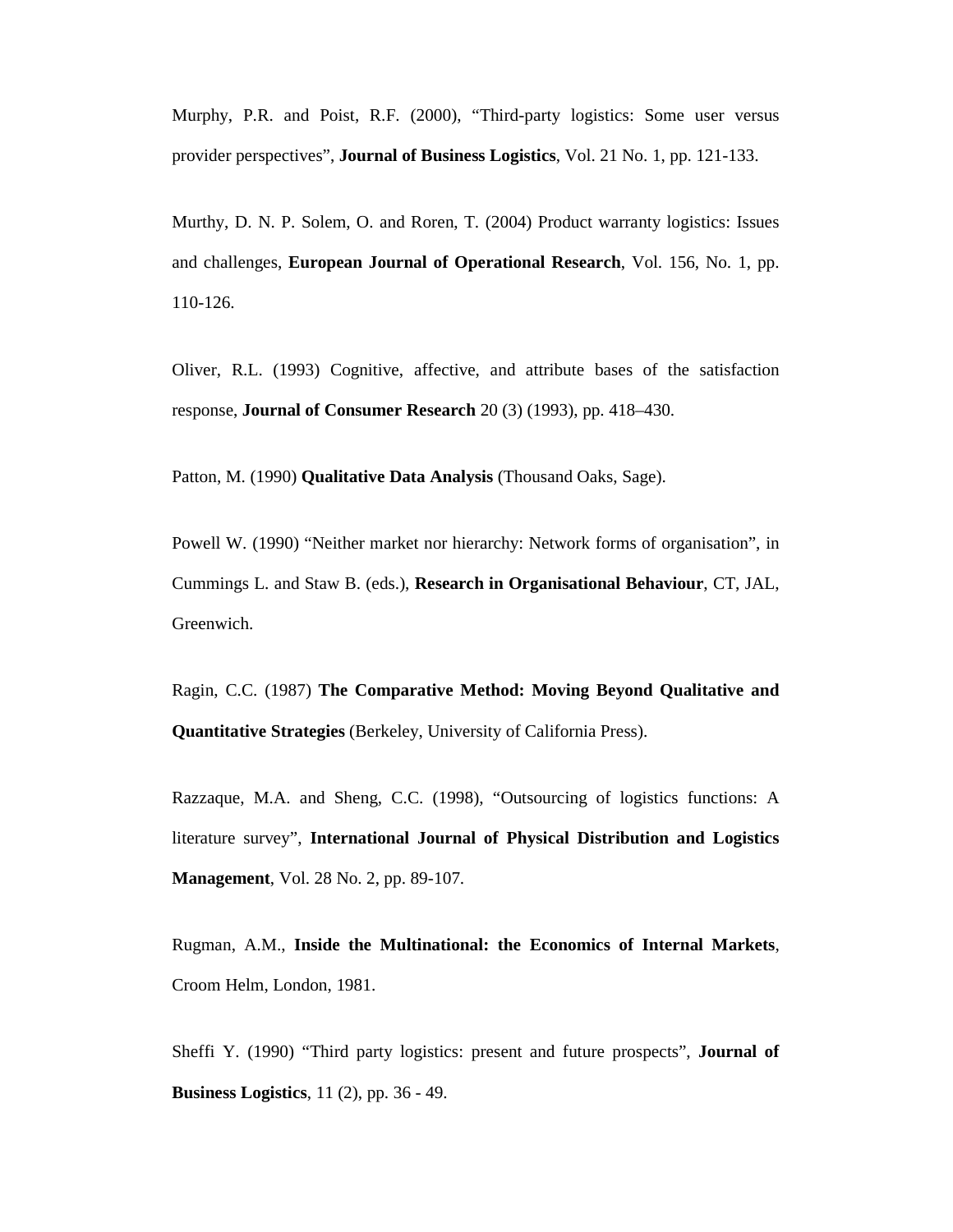Simon H.A., **Models of Man**, John Wiley and Sons Inc., London, 1957.

Sink, H., Langley, J.C. Jr (1997), "A managerial framework for the acquisition of third-party logistics services", **Journal of Business Logistics**, Vol. 18 No.2, pp.163- 89.

Sink, H.L., Langley Jr, C.J. and Gibson, B.J. (1996), "Buyer observations of the US third-party logistics market", **International Journal of Physical Distribution and Logistics Management**, Vol. 26 No. 3, pp. 38-46.

Sohail, M.S. and Al-Abdali, O.S. (2006), "Comparing third party logistics usage in the service and manufacturing industries: A Saudi Arabian perspective", **International Journal of Logistics Systems and Management**, Vol. 2 No. 1, pp. 38- 51.

Sohail, M.S. and Sohal, A.S. (2003), "The use of third party logistics services: a Malaysian perspective", **Technovation**, Vol. 23 No. 5, pp. 401-408

Stake, R. (1995) **The Art of Case Study Research**, (London, Sage).

Strauss, A. L. (1987). **Qualitative analysis for social scientists**, NY: Cambridge University Press.

Strauss, A. and Corbin, J. (1998) **Basics of Qualitative Research: Techniques and Procedures for Developing Grounded Theory** (London, Sage).

Henrikki Tikkanen, H., Alajoutsijärvi, K. and Tähtinen, J., (2000) The Concept Of Satisfaction in Industrial Markets: A Contextual Perspective and a Case Study from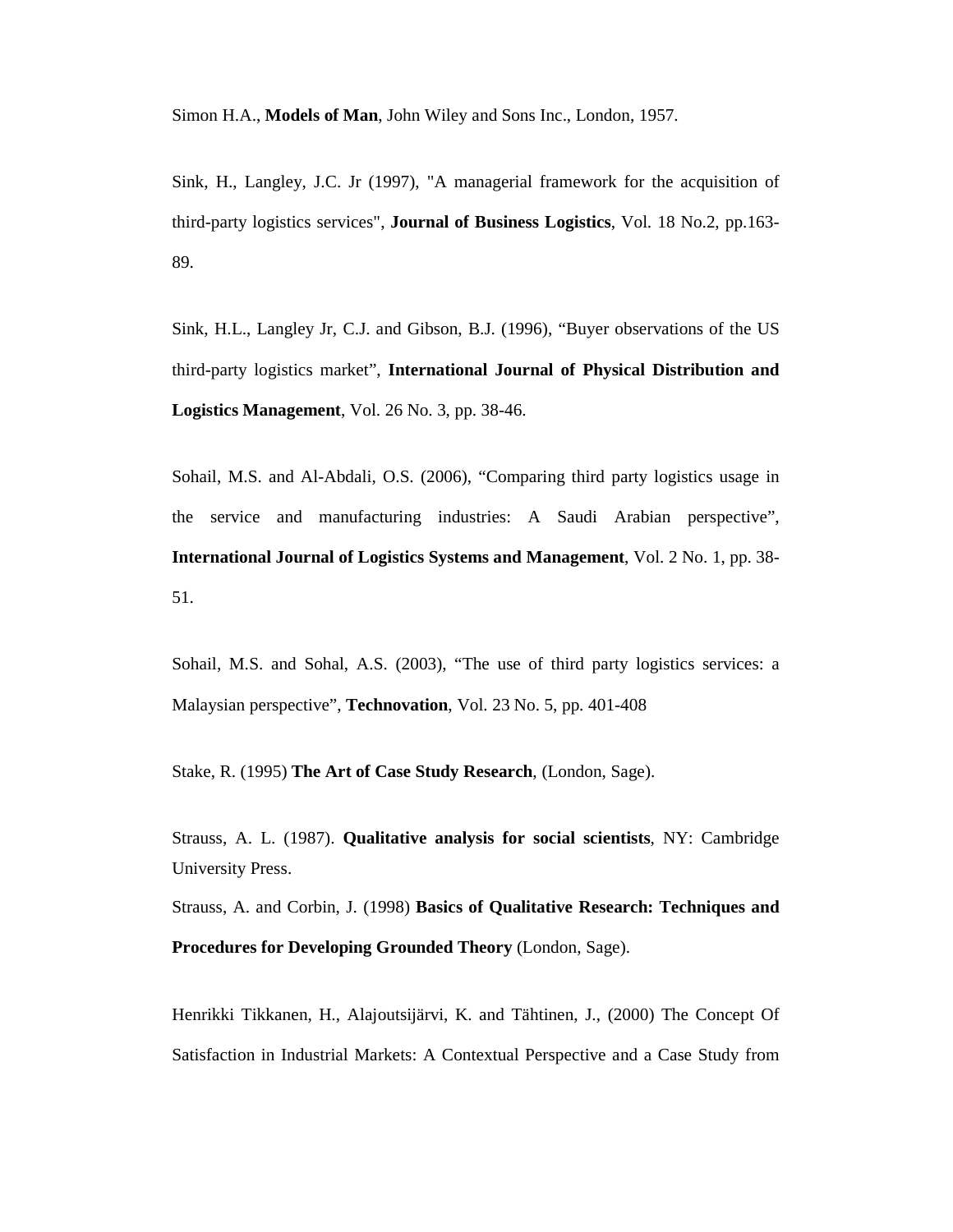the Software Industry, **Industrial Marketing Management**, Volume 29, No. 4, pp. 373-386.

Wilding, R. and Juriado, R. (2004), "Customer perceptions on logistics outsourcing in the European consumer goods industry", **International Journal of Physical Distribution and Logistics Management**, Vol. 34 No. 8, pp. 628-644.

Williamson O.E., **Markets and Hierarchies: Analysis and Antitrust Implication**, Free Press, New York, 1975.

Williamson O.E., **The Economic Institutions of Capitalism: Firms, Markets and Relational Contracting**, Free Press, New York, 1985.

Yin, R. K. (1994). **Case study research: Design and methods,**  $2^{nd}$  ed., London: Sage Publications Ltd.

Yin, R. K. (1984). **Case study research: Design and methods**, 2 ed., London: Sage nd Publications Ltd.

Zeimpekis, V., Minis, I., Mamassis, K. and Giaglis, G.M. (2007) "Dynamic management of a delayed delivery vehicle in a city logistics environment", in Zeimpekis,V., Tarantilis, C.D., Giaglis, G.M. and Minis, I. (eds.), **Dynamic Fleet Management Concepts, Systems, Algorithms & Case Studies**, Springer, US, pp. 197-217.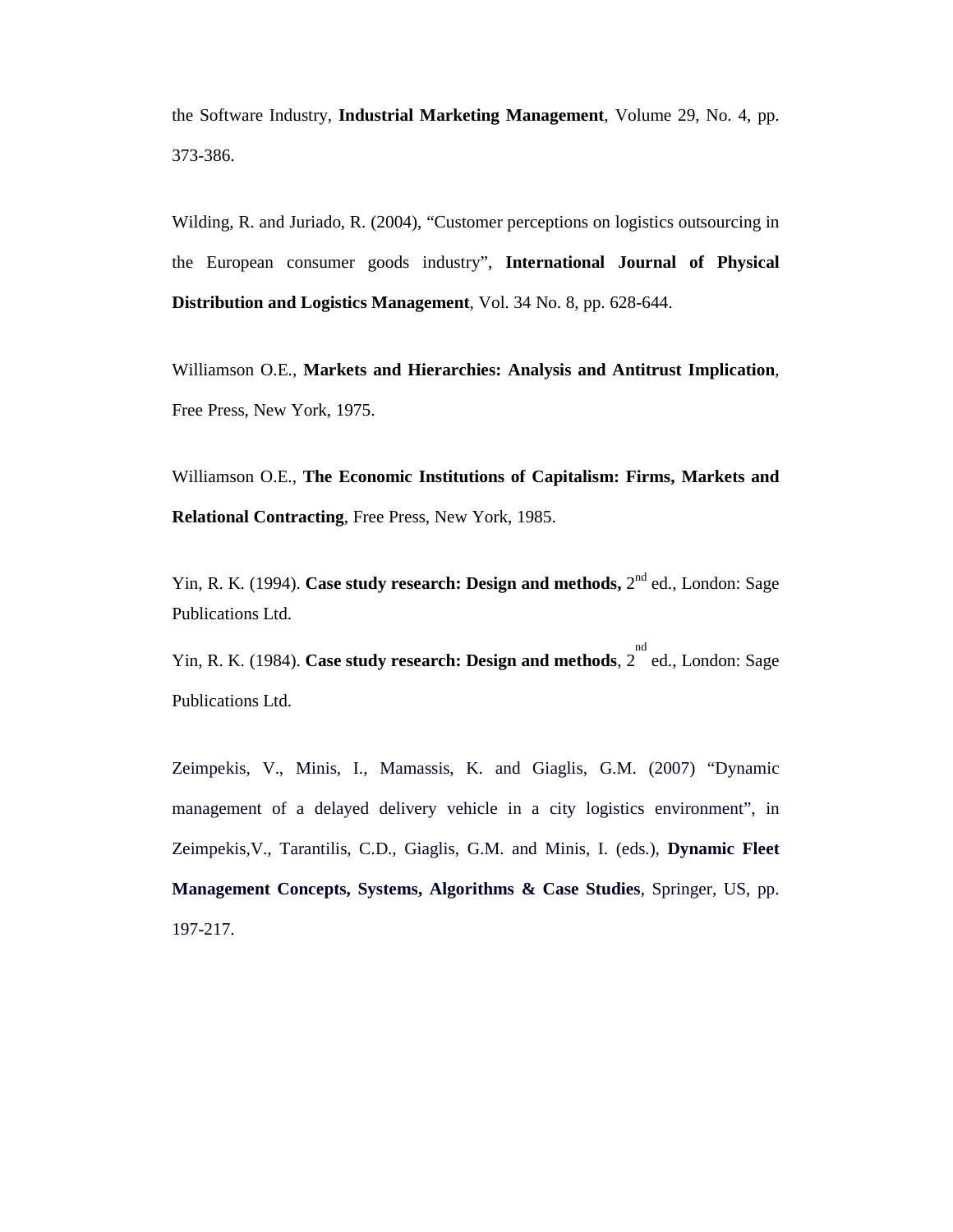### **Table 1: Advantages and Disadvantages of Outsourcing**

| <b>Advantages</b>                      | <b>Disadvantages</b>                            |
|----------------------------------------|-------------------------------------------------|
| Reduction in capital investment in     | Loss of control                                 |
| facilities, information technology and |                                                 |
| manpower                               |                                                 |
| Firm becomes more flexible to adapt    | Lack of appropriate information technology      |
| to changes & respond quicker to        | systems linking the various firms in that chain |
| demands                                |                                                 |
| 3PL firms convert a fixed cost to a    | Failure to select or manage 3PL firms           |
| variable cost                          | appropriately                                   |
| Inventory turnover rate is improved    | Unreliable promises given by 3PL firms,         |
|                                        | inability to respond to changing requirements   |
|                                        | & lack of understanding of user's business      |
|                                        | goals                                           |
| It could be more cost efficient        | Apprehension in users' employees about job      |
| compared to in-house operations        | security                                        |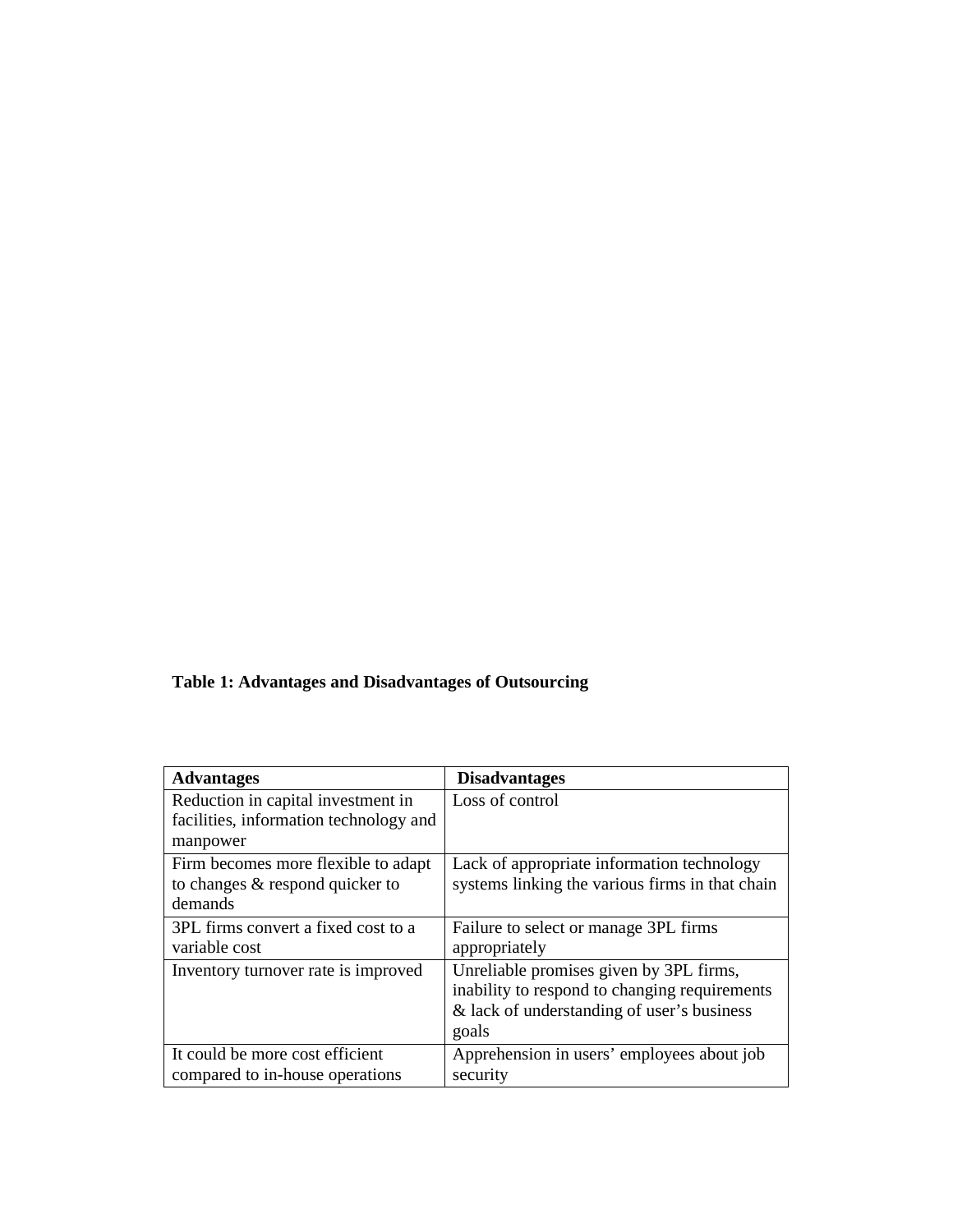| Improving customer service and | Difficulty of assessing any benefits and cost |
|--------------------------------|-----------------------------------------------|
| satisfaction                   | savings gained through outsourcing            |
| Acquiring outside expertise    |                                               |

Source: Adapted from Razzaque and Sheng (1998)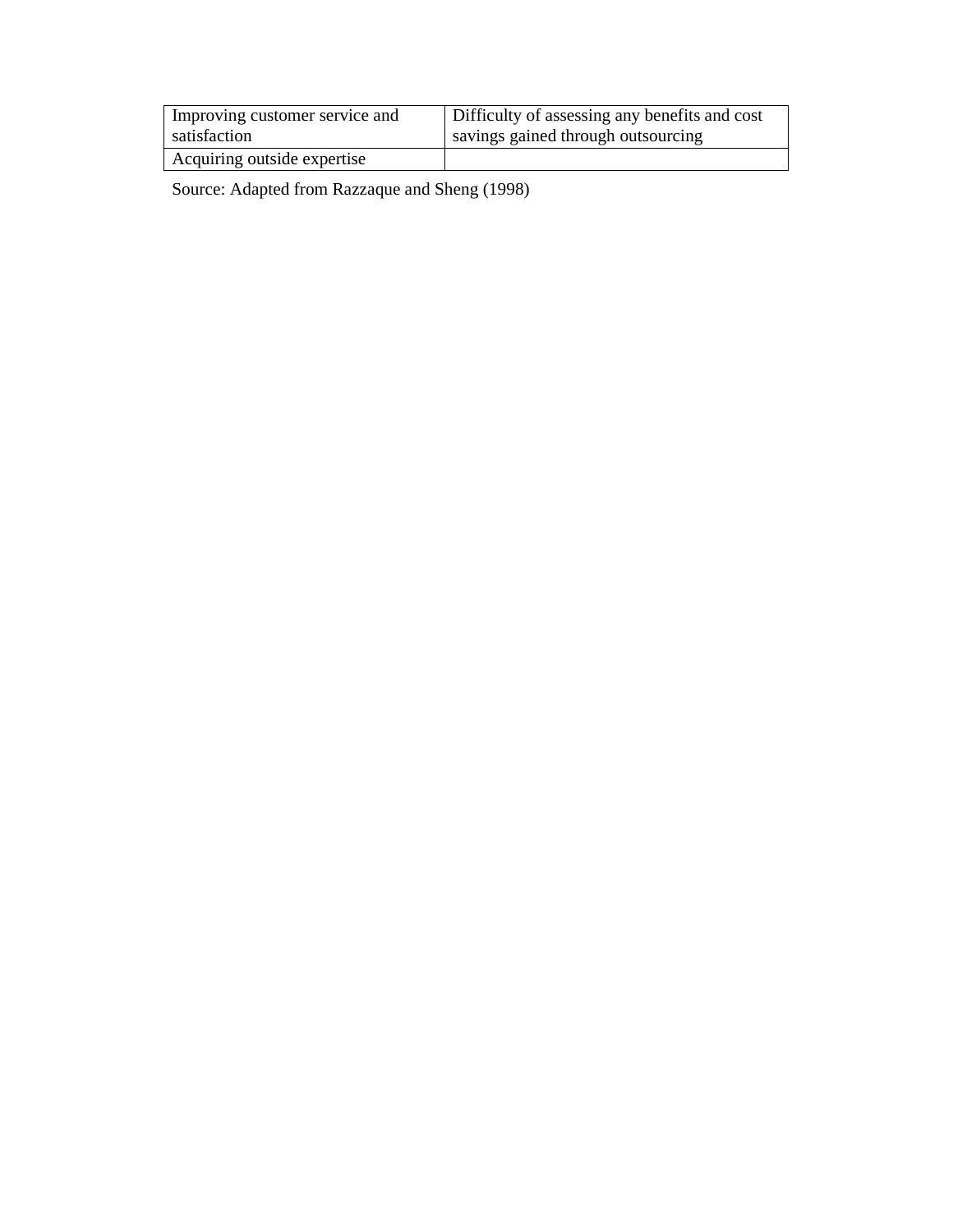Table 2: Case demographics and usage of 3PL firms

| Case<br><b>Company</b> | <b>Products</b>                                             | <b>Number</b><br>of<br><b>Personnel</b> | <b>Exports</b><br>$($ %) | Area of<br>exporting | Number of<br>3PL<br>providers | Number of<br><b>Years using</b><br><b>Outsourcing</b> | Logistics services provided by the<br>3PL firm                                                                           |
|------------------------|-------------------------------------------------------------|-----------------------------------------|--------------------------|----------------------|-------------------------------|-------------------------------------------------------|--------------------------------------------------------------------------------------------------------------------------|
| 1. Alpha               | Citrus fruit,<br>watermelons,<br>potatoes,<br>apples, pears | $<$ 10 (full-<br>time)                  | 60%                      | European<br>Union    |                               | 10                                                    | • Transportation • Chilled<br>warehousing • Order processing                                                             |
| 2. Beta                | Dairy                                                       | 50-250                                  | N/A                      |                      | 8                             | >10                                                   | • Transportation • Chilled<br>warehousing                                                                                |
| 3. Gamma               | Fish produce                                                | <10                                     | $0 - 10%$                | European<br>Union    | 5                             | >10                                                   | • Frozen storage facilities $-$<br>warehousing • Transportation •<br>Logistics information systems •<br>Order processing |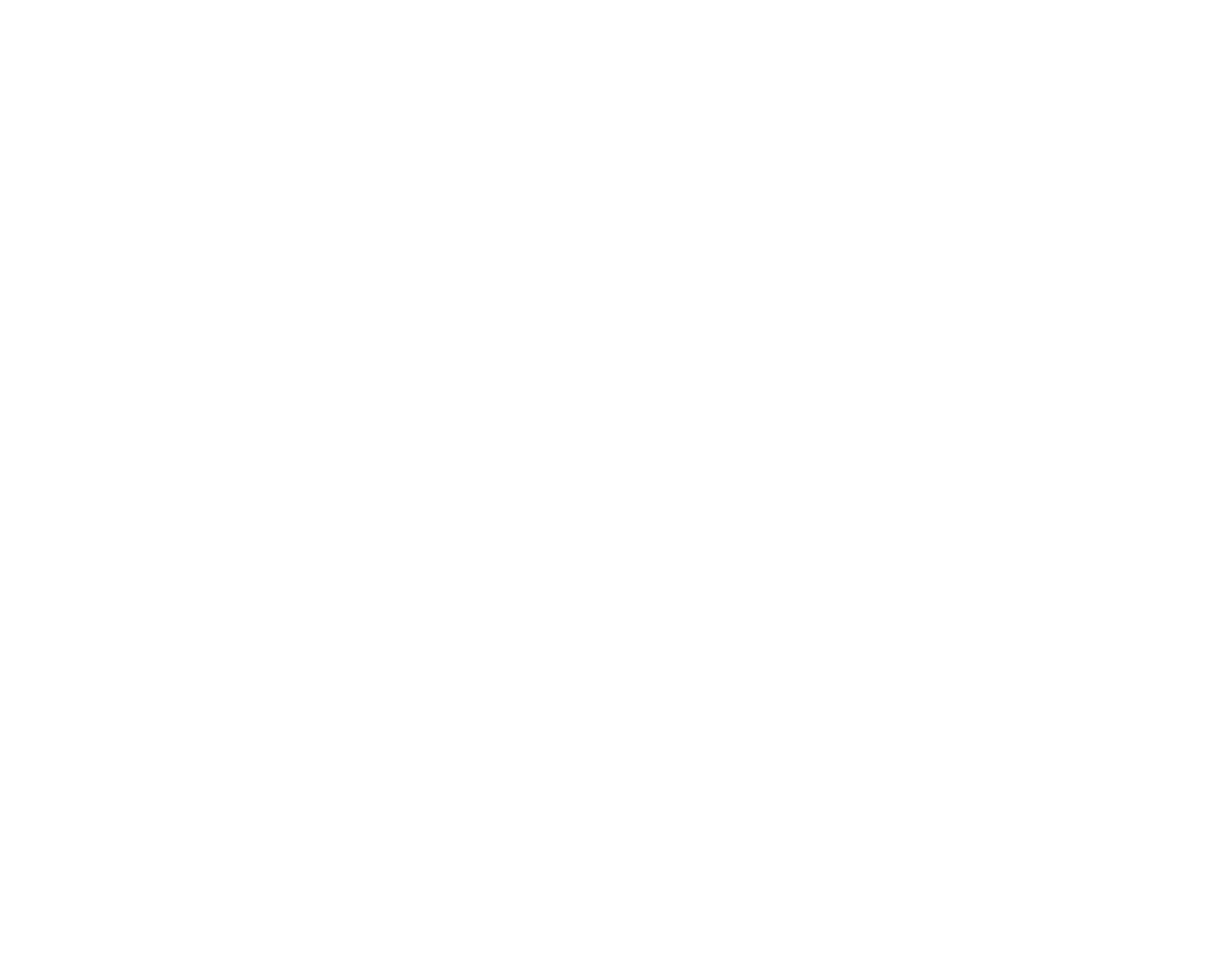### **Table 3: The Top 5 selection criteria for using 3PL firms**

| Case /<br>Company | 3PL Firms' Selection Criteria (in order of significance)                                                                                                                                                  |
|-------------------|-----------------------------------------------------------------------------------------------------------------------------------------------------------------------------------------------------------|
| 1. Alpha          | 1. Experience in food logistics/Expertise with chilled supply chain 2.<br>Quality assurance certified 3. Flexible credit / payment terms 4. Cost<br>efficiency 5. Ability for on-time deliveries          |
| 2. Beta           | 1. Geographical coverage 2. Cost efficiency 3. Flexible credit / payment<br>terms 4. Experience in food logistics/ Expertise with chilled supply chain 5.<br>Quality assurance certified                  |
| 3. Gamma          | 1. Cost efficiency 2. Experience in food logistics/ Expertise with frozen<br>supply chain 3. Quality assurance certified 4. Potential to become a strategic<br>partner 5. Flexible credit / payment terms |